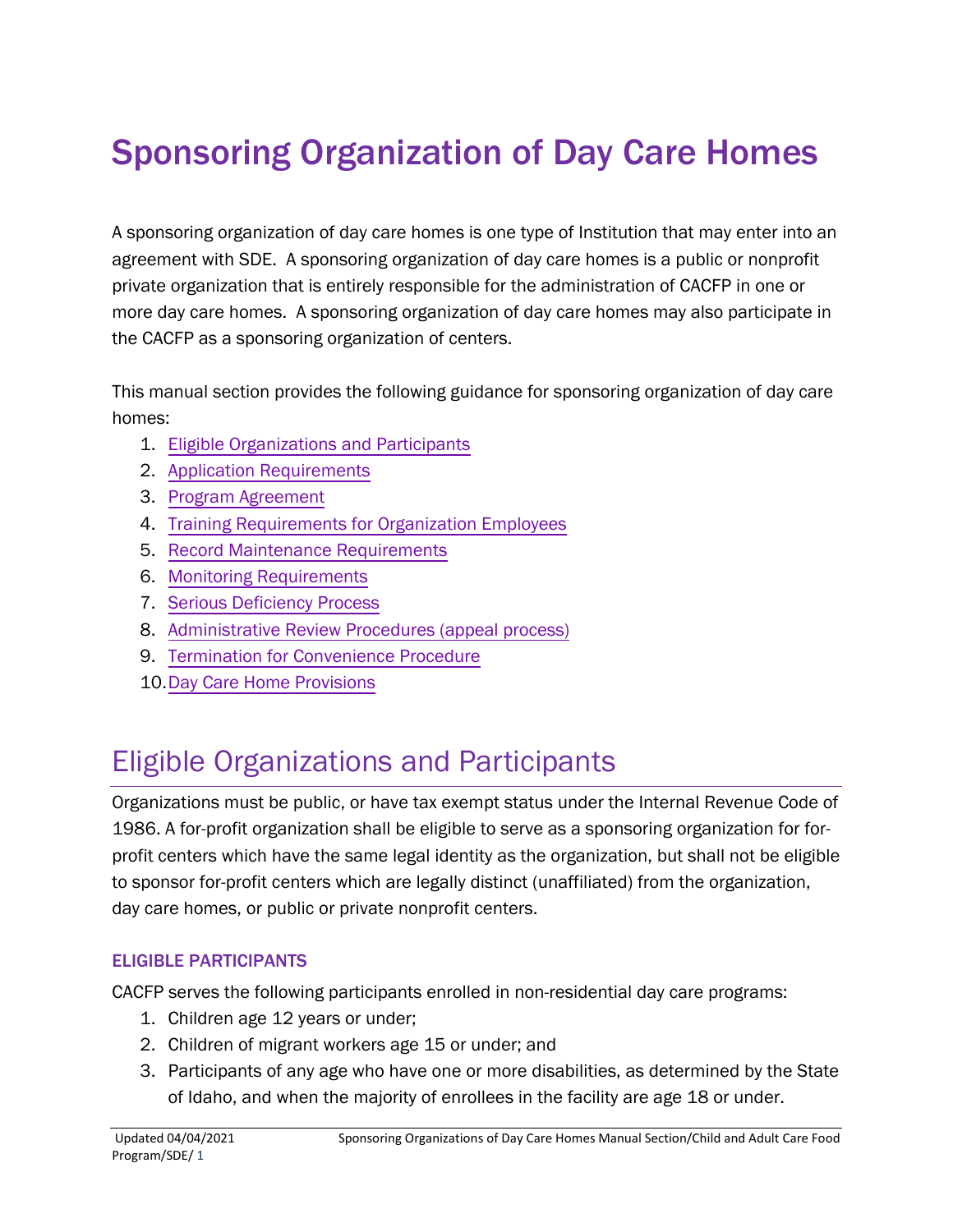# <span id="page-1-0"></span>Application Requirements

New or renewing sponsoring organization must submit to SDE a complete application packet in MyIdahoCNP with all information required for its approval, and the approval of the facilities under its jurisdiction, as set forth in 7 CFR 226.6(b) and 226.6(f). The information must demonstrate that a new organization has the administrative and financial capability to operate CACFP in accordance with 7 CFR 226.15, 226.16, and with the performance standards set forth in 7 CFR 226.6(b) (1) (xviii), and that a renewing organization has the administrative and financial capability to operate CACFP in accordance 7 CFR 226.15, 226.16, and with the performance standards set forth in 7 CFR 226.6(b) (2) (vii). These requirements are also included in the Application Process and Annual Updates section of this manual.

The following items must be provided to SDE when a sponsoring organization is new and when updated by the organization. Each must be either attached to the application packet in MyIdahoCNP under the checklist or certified in the application packet.

# MANAGEMENT PLAN AND ADMINISTRATIVE BUDGET

A sponsoring organization management plan and administrative budget must include information sufficient to document the sponsoring organization's compliance with the performance standards set forth at 7 CFR 226.6(b) (1) (xviii) and 226.6(b) (2) (vii). See the Financial Audits and Budget Requirements section of this manual for more information on budget and reporting requirements.

# MONITORING STAFF RATIOS

A sponsoring organization of day care homes must document that, to perform monitoring, it will employ the equivalent of one full-time staff person for each 50 to 150 day care homes it sponsors.

SDE determines the appropriate level of staffing for monitoring for each sponsoring organization shall be consistent with the above specified ranges and factors. SDE requires sponsoring organizations to complete and submit a Monitoring Staff Ratio form to determine that the appropriate level of monitoring staff is provided by each organization. The monitoring staff equivalent includes the employee's time spent on scheduling, travel time, review time, follow-up activity, report writing, and activities related to the annual updating of children's enrollment forms.

If the organization sponsors both homes and centers and meets either the 50 homes or 25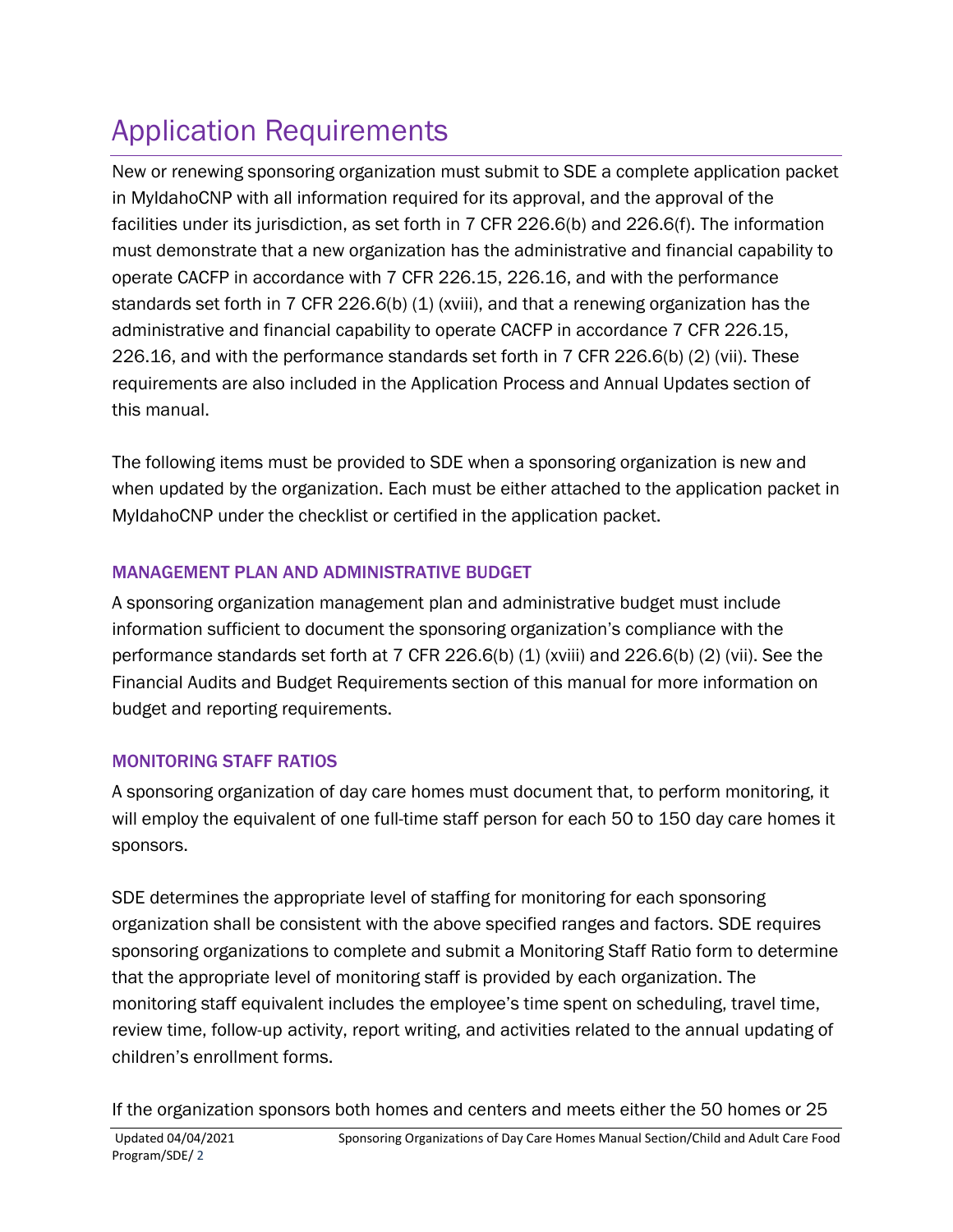centers thresholds, SDE will utilize the staffing standard for the most common type of facility operated by that sponsor.

## MONITORING PROCEDURES

Each sponsoring organization must provide the organization's most current monitoring procedures to SDE in the MyIdahoCNP application packet attached to the checklist. The monitoring procedures must include a procedure to conduct pre-approval visits to all new facilities prior to claiming meals for reimbursement and submitting their provider application for approval in MyIdahoCNP. The pre-approval visits are conducted to discuss CACFP benefits and verify that the proposed food service does not exceed the capability of the day care home (facility).

# ADMINISTRATIVE FUNDS FOR LICENSE ASSISTANCE TO FACILITIES

Day care homes which cannot obtain their license because they lack the funding to comply with licensing standards may request a total limit per home of \$300 in administrative funds from a sponsoring organization to assist them in obtaining their license. Day care homes that, at the option of their sponsoring organization, receive administrative funds for licensing-related expenses must complete the following documentation per 7 CFR 226.16(k) prior to receiving any funds. Before sponsoring organizations expend administrative funds to assist day care homes in becoming licensed, they shall obtain the following information from each such home:

- 1. A completed income eligibility form that documents the provider meets CACFP's income standards;
- 2. Evidence of its application for licensing and official documentation of the defects that are impeding its licensing approval; and
- 3. A completed CACFP facility application.

License funding requests are limited to \$300 per home and are only available to each home once.

# PROVIDER APPLICATION

A complete new or renewing provider application must be submitted for approval in MyIdahoCNP for each day care home including all necessary licensing information. The provider application must include all eligibility information for the provider and participants. Each day care home provider's contact information must be provided in the application. This includes the name of the provider, their mailing address, and date of birth. Sponsoring organizations must immediately notify SDE in writing if any homes are terminating for convenience. The termination for convenience procedures are provided in this manual section.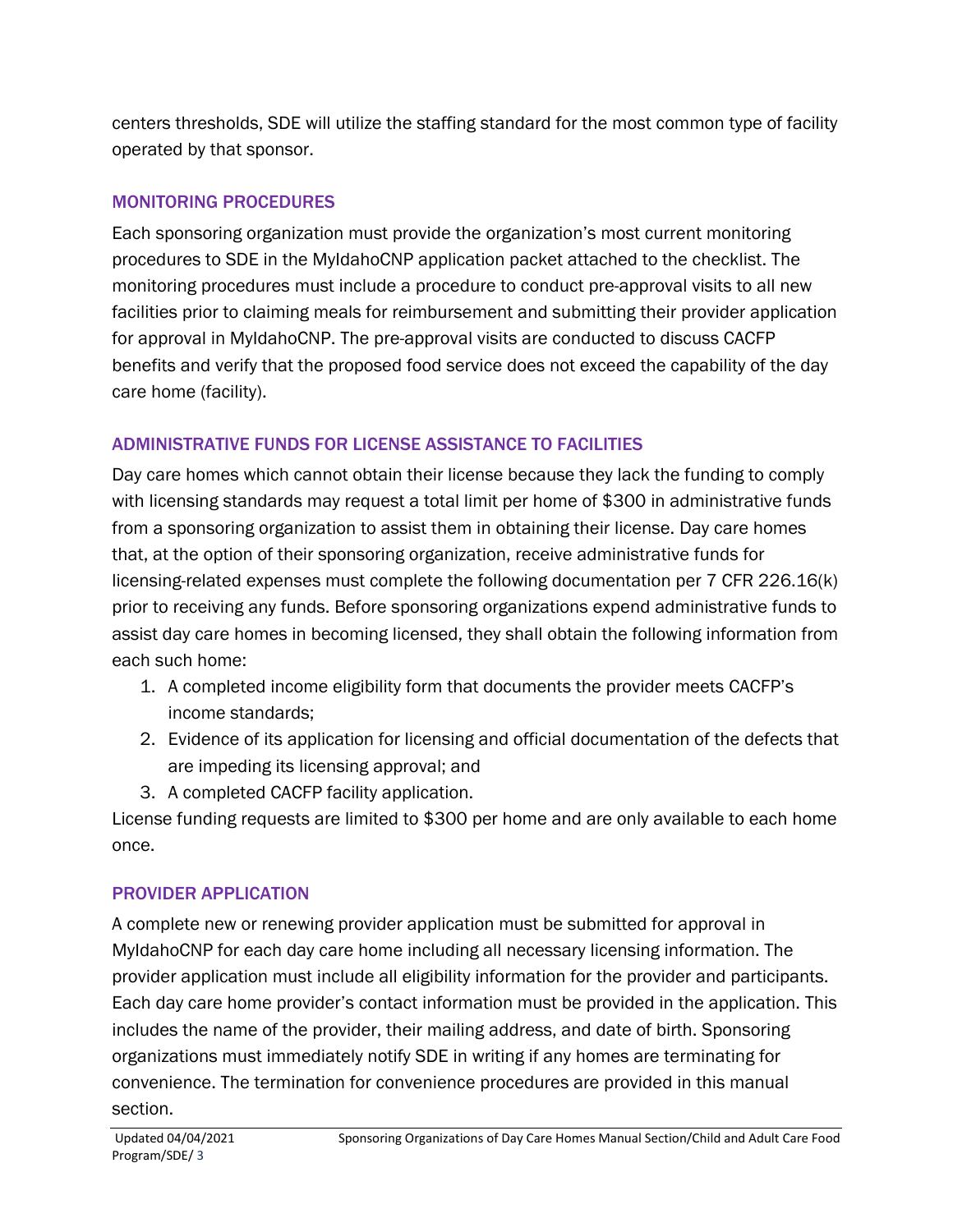#### PROVIDER TIERING DETERMINATION

Each sponsoring organization of day care homes shall determine which of the day care homes under its sponsorship are eligible as tier I or tier II. The sponsoring organization of day care homes may use either school or census data for area eligibility determinations in the CACFP or current income eligibility forms collected from day care home providers in making a determination for each day care home. Sponsoring organizations in the CACFP no longer have to first make a reasonable effort to establish area eligibility with school data prior to using census data [7 CFR 226.15(f)]. The provider's eligibility status and method of determination is reported to SDE in the provider application.

## LICENSE

Each day care home license must be attached in the application packet checklist in MyIdahoCNP before the packet may be submitted for approval.

## PARENT NOTIFICATION LETTER

A copy of the sponsoring organization's parent notification letter, in a form and language easily understandable by the participant's parents or guardians, must be submitted in MyIdahoCNP application packet if the organization chooses to use a different letter than provided by SDE. The notice must inform parents of their facility's participation in CACFP, CACFP's benefits, the name and telephone number of the sponsoring organization, and the name and telephone number of the SDE CACFP office.

## TERMINATION FOR CAUSE (SERIOUS DEFICIENCY PROCESS) AND ADMINISTRATIVE REVIEW PROCEDURES

SDE has determined the sponsoring organization is responsible for the administrative review of a proposed termination of a day care home's agreement for cause, pursuant to 7 CFR  $226.6(1)(1)$ , therefore a copy of the sponsoring organization's administrative review procedures and serious deficiency process must be provided to SDE. The sponsoring organization's supplemental serious deficiency and administrative review procedures must comply with the procedures provided in this section and 7 CFR 226.6(l);

# OUTSIDE EMPLOYMENT POLICY

A copy of the sponsoring organization's outside employment policy. The policy must restrict other employment by employees that interferes with an employee's performance of CACFP related duties and responsibilities, including outside employment that constitutes a real or apparent conflict of interest.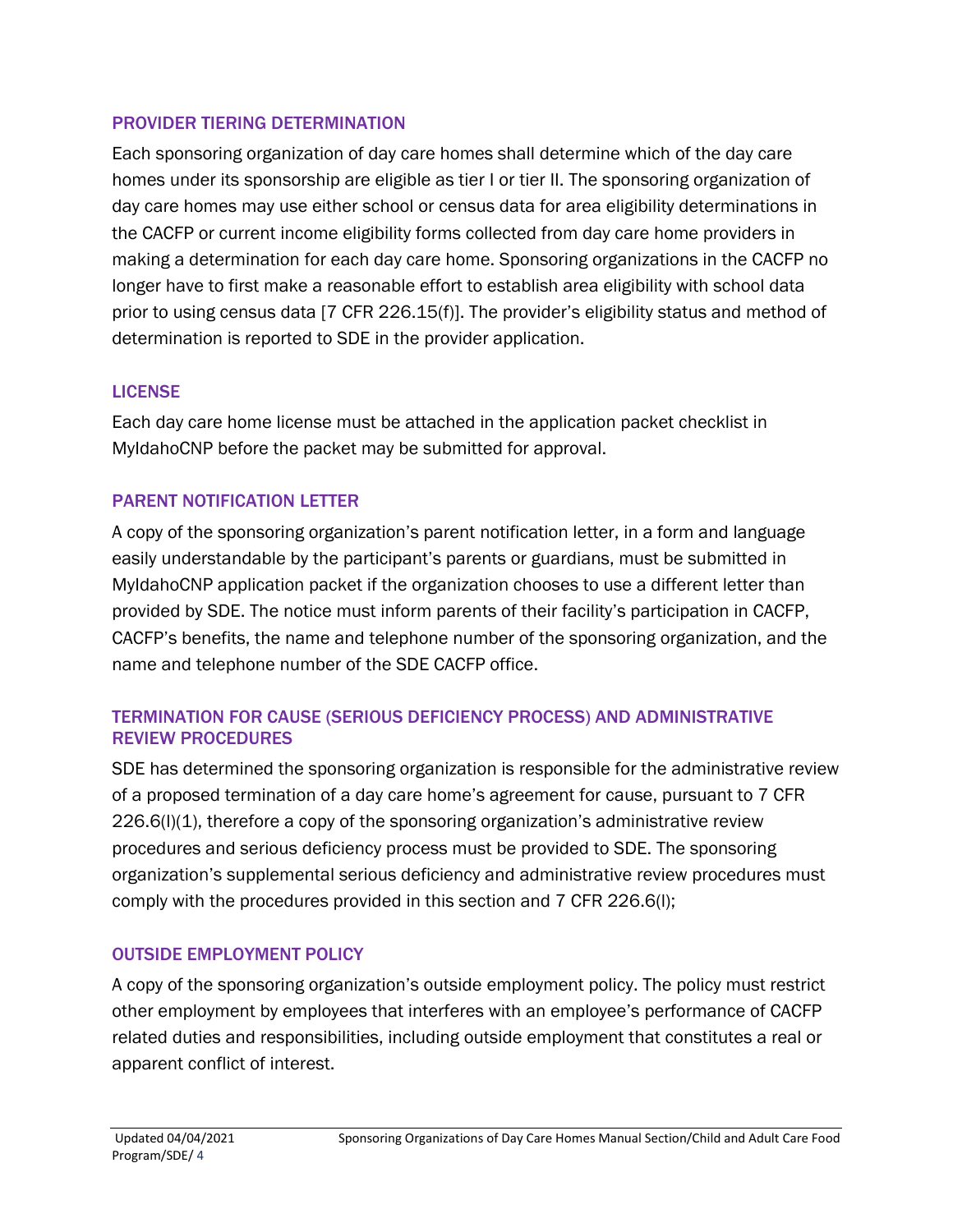#### ADMINISTRATIVE, FINANCIAL AND MONITORING RESPONSIBILITY

Each sponsoring organization shall accept final administrative and financial responsibility for CACFP food service operations in all day care homes under its jurisdiction. Sponsoring organizations may not contract out for the management of CACFP. In addition, sponsoring organizations shall provide adequate supervisory and operational personnel for the effective management and monitoring of the CACFP at all facilities it sponsors.

#### SPONSORING ORGANIZATION PLANS TO TRAIN ALL KEY STAFF AND FACILITIES

Sponsoring organizations must provide training on CACFP duties and responsibilities to key staff from all sponsored facilities prior to the beginning of CACFP operations and at least annually thereafter. At a minimum, such training must include instruction, appropriate to the level of staff experience and duties, on CACFP's meal patterns, meal counts, claims submission and review procedures, recordkeeping requirements, and reimbursement system. Attendance by key staff is mandatory. Sponsoring organizations must also provide training to providers at new facilities before claiming meals at those homes. See the training section under Day Care Homes Provisions below for more information. The organization's training plans must be attached to the checklist in MyIdahoCNP application packet.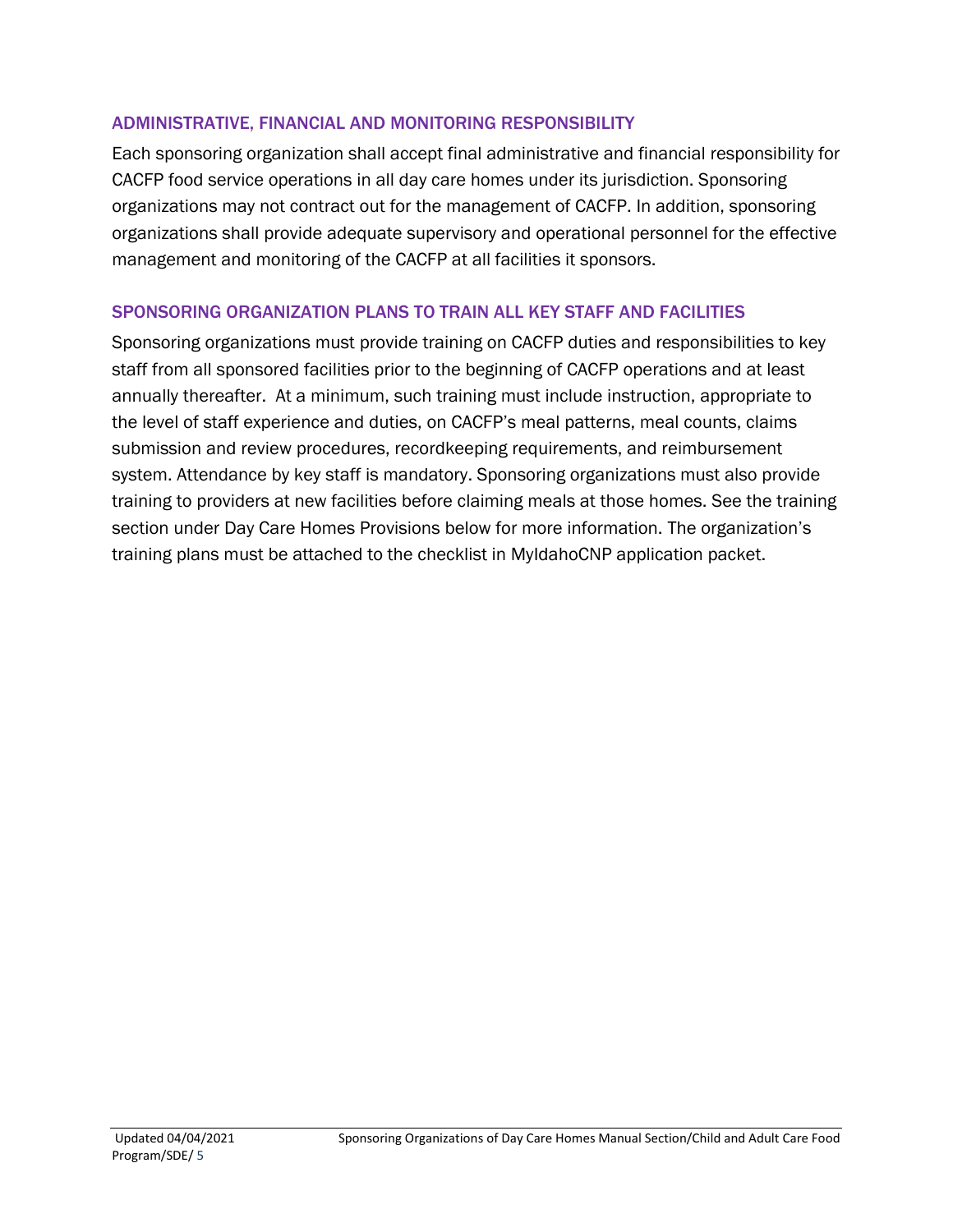# <span id="page-5-0"></span>Program Agreement

Each organization shall enter into a single permanent agreement with SDE in accordance with 7 CFR 226.6(b) (4). The agreement must be maintained by both SDE and the organization for the entire time the organization operates the CACFP under SDE and for three years thereafter. For the full definition of the program agreement and required information in the agreement, please refer to the Acronyms and Definitions section of this manual.

SDE requires a sponsoring organization to enter into written permanent agreements for the administration of CACFP with their day care homes. The agreement must be maintained by both the organization and the facility for the entire time the facility operates the CACFP under the organization and for three years thereafter.

The agreement must specify the rights and responsibilities of both parties. Nothing in the preceding sentence shall be construed to limit the ability of the sponsoring organization to suspend or terminate the permanent agreement in accordance with 7 CFR 226.16(l).

# SPONSORING ORGANIZATION AGREEMENTS WITH DAY CARE HOMES

SDE developed a written permanent agreement in English and Spanish that the sponsoring organization may use or, if requested by the organization, they may develop a written permanent agreement that must be approved by SDE before implementing. At a minimum, the agreement shall embody:

- 1. The right of the sponsoring organization, SDE, USDA, and other State and Federal officials to make announced or unannounced reviews of the day care home's operations and to have access to its meal service and records during normal hours of operation.
- 2. The responsibility of the sponsoring organization to require key staff, as defined by SDE, to receive CACFP training prior to the day care home's participation in CACFP, and at least annually thereafter, on content areas established by SDE, and the responsibility of the day care home to participate in that training;
- 3. The responsibility of the day care home to prepare and serve meals which meet the meal patterns specified in 7 CFR 226.20;
- 4. The responsibility of the day care home to maintain records of menus, and of the number of meals, by type, served to enrolled children;
- 5. The responsibility of the day care home to promptly inform the sponsoring organization about any change in the number of children enrolled for care or in its licensing or approval status;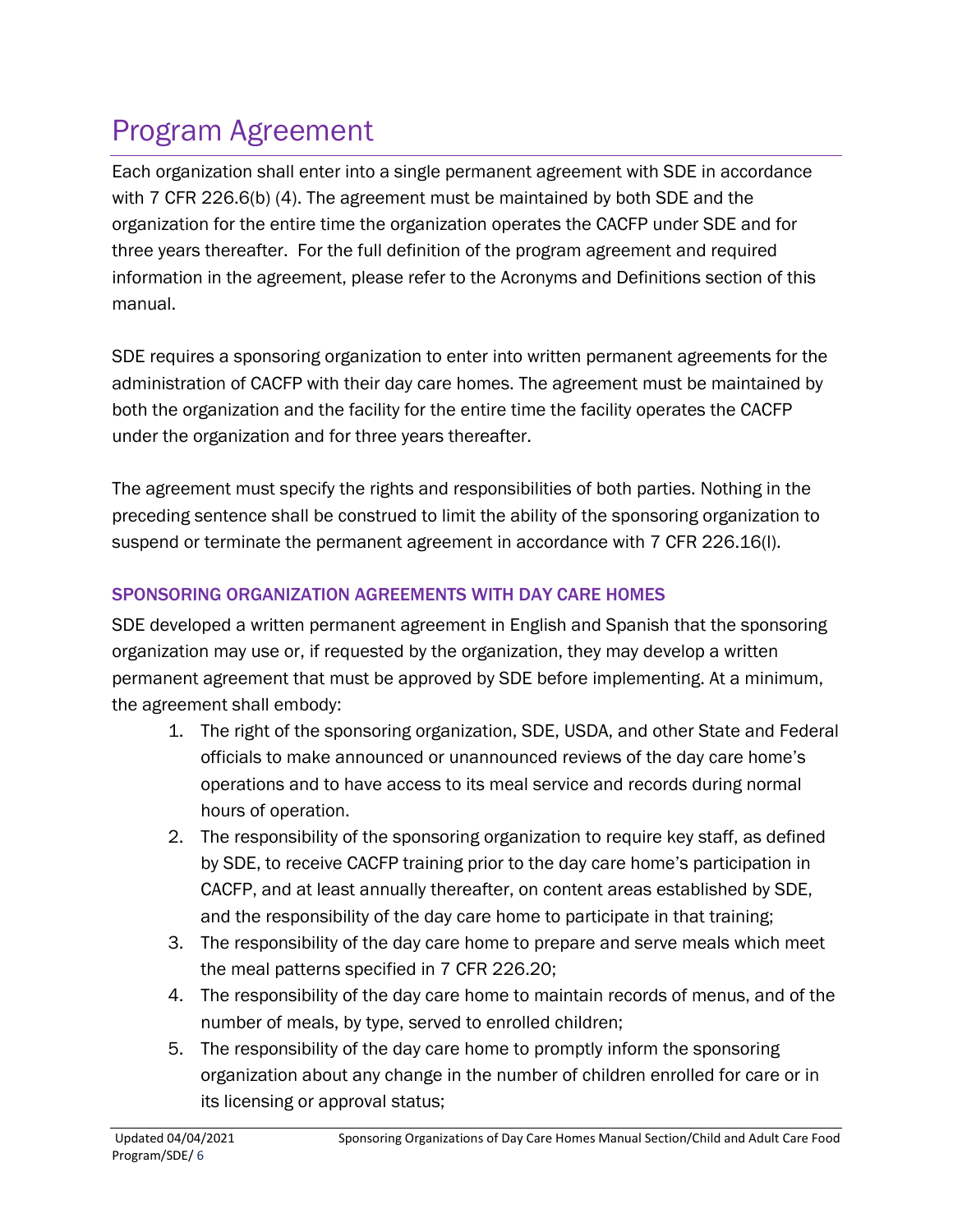- 6. The meal types approved for reimbursement to the day care home by SDE;
- 7. The right of the day care home to receive in a timely manner the full meal reimbursement rate for each meal served to enrolled children for which the sponsoring organization has received payment from SDE. The sponsoring organization must not withhold CACFP payments to any family day care home for any other reason, except any amounts that the sponsoring organization has reason to believe are invalid, due to the provider having submitted a false or erroneous meal count;
- 8. The right of the sponsoring organization or the day care home to terminate the agreement for cause or, subject to stipulations by SDE, convenience;
- 9. A prohibition of any sponsoring organization fee charged to the day care home for its CACFP administrative services;
- 10. If SDE has approved a time limit for submission of meal records by day care homes, that time limit shall be stated in the agreement;
- 11. The responsibility of the sponsoring organization to inform tier II day care homes of all of their options for receiving reimbursement for meals served to enrolled children. These options include: electing to have the sponsoring organization attempt to identify all income eligible children enrolled in the day care home, through collection of income eligibility forms (IEF) and/or possession by the sponsoring organization or day care home of other proof of a child or house hold's participation in a categorically eligible program, and receiving tier I rates of reimbursement for the meals served to identified income eligible children; electing to have the sponsoring organization identify only those children for whom the sponsoring organization or day care home possess documentation of the child or household's participation in a categorically eligible program, under the expanded categorical eligibility provision contained in 7 CFR 226.23(e)(1), and receiving tier I rates of reimbursement for the meals served to these children; or receiving tier II rates of reimbursement for all meals served to enrolled children;
- 12. The responsibility of the sponsoring organization, upon the request of a tier II day care home, to collect IEFs and determine the eligibility of enrolled children for it;
- 13. SDE's policy to restrict transfers of day care homes between sponsoring organizations;
- 14. The responsibility of the day care home to notify their sponsoring organization in advance whenever they are planning to be out of their home during the meal service period. The agreement must also state that, if this procedure is not followed and an unannounced review is conducted when the children are not present in the day care home, claims for meals that would have been served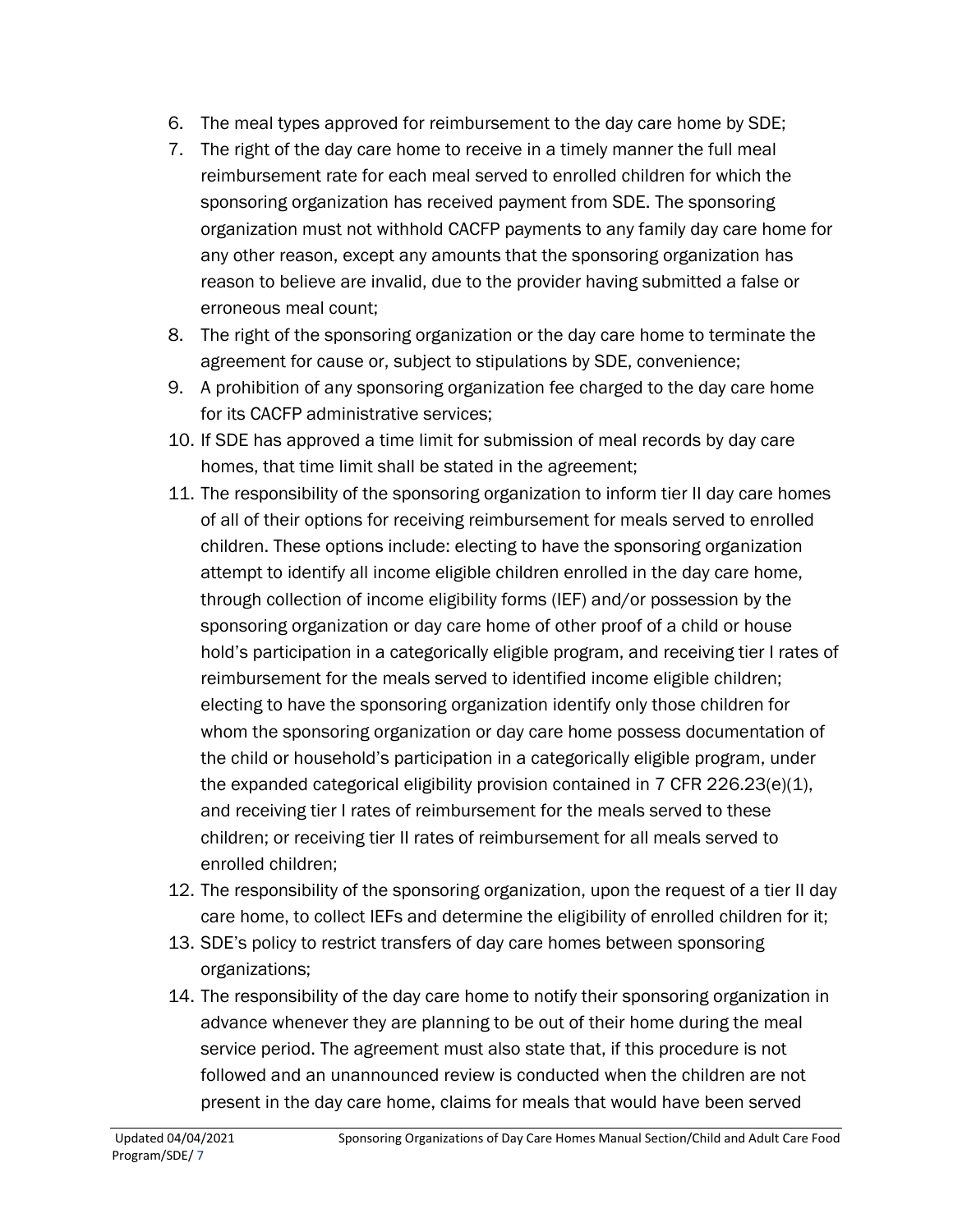during the unannounced review will be disallowed;

- 15. The day care home's opportunity to request an administrative review if a sponsoring organization issues a notice of proposed termination of the day care home's CACFP agreement, or if a sponsoring organization suspends participation due to health and safety concerns, in accordance with 7 CFR 226.6(1)(2); and
- 16. If so instructed by its sponsoring organization, the day care home's responsibility to distribute a copy of the sponsoring organization's notice to parents.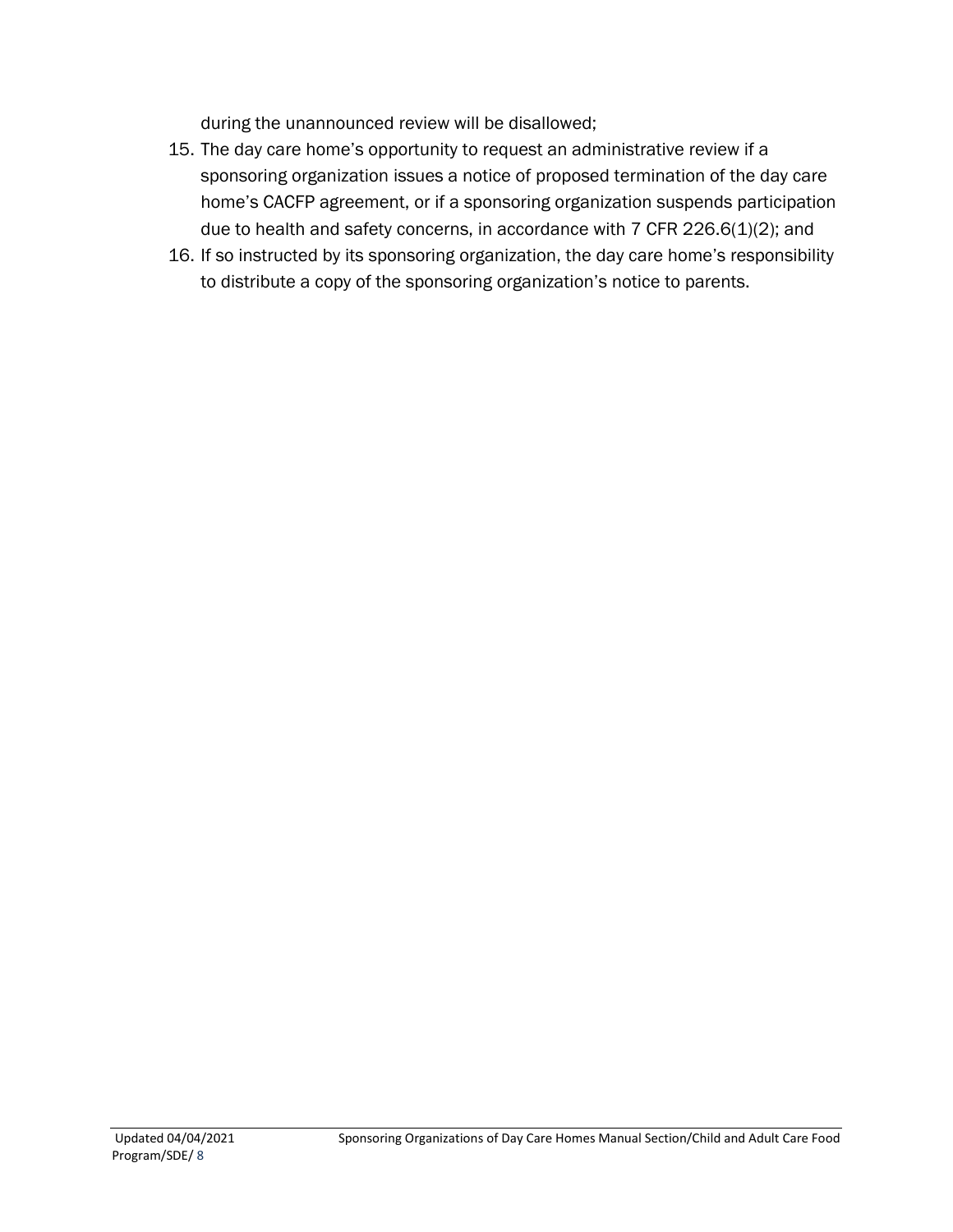# <span id="page-8-0"></span>Training Requirements for Organization Employees

The SDE provides training and technical assistance to new and renewing sponsoring organization key staff. In turn, sponsoring organizations must provide CACFP training and require their staff who did not attend SDE training, to attend their training prior to the organization's participation in CACFP, and annually thereafter. The training must be provided to all staff who is involved with CACFP operations and record keeping. The sponsoring organization is responsible for training their monitoring staff on monitoring requirements and their monitoring procedures. The monitoring training must be documented in the sponsoring organization's staff training in addition to the SDE training requirements and recommendations listed below in the Day Care Homes Provisions. Sponsoring organizations must follow the same documentation requirements as day care homes.

Sponsoring organizations are required to train all new staff in the organization on CACFP and Civil Rights requirements soon after they are hired and before they take responsibility for their CACFP duties. To provide adequate back-up, more than one staff person should be thoroughly trained in each CACFP function.

Key staff required to complete SDE new sponsoring organization training are:

- Executive Director: and
- **Program contact if different from executive director;**
- **If applicable, the financial or business manager**

# SDE ANNUAL CACFP MANDATORY TRAINING

Each year the program contact is required to attend the SDE CACFP training and additional key staff may be requested by SDE to attend as well. Mandatory annual training occurs in August of each year and may be a combination of online and in person training. SDE will notify organizations each year of the dates and places of the annual training(s) and provide registration information. Annual training highlights changes in policy and procedures, provides program updates, and focuses training on review findings from the current fiscal year.

For information on current SDE CACFP trainings available, please contact the Idaho State Department of Education, Child Nutrition Programs, at (208) 332-6821 or check the CNP website for information about current trainings available.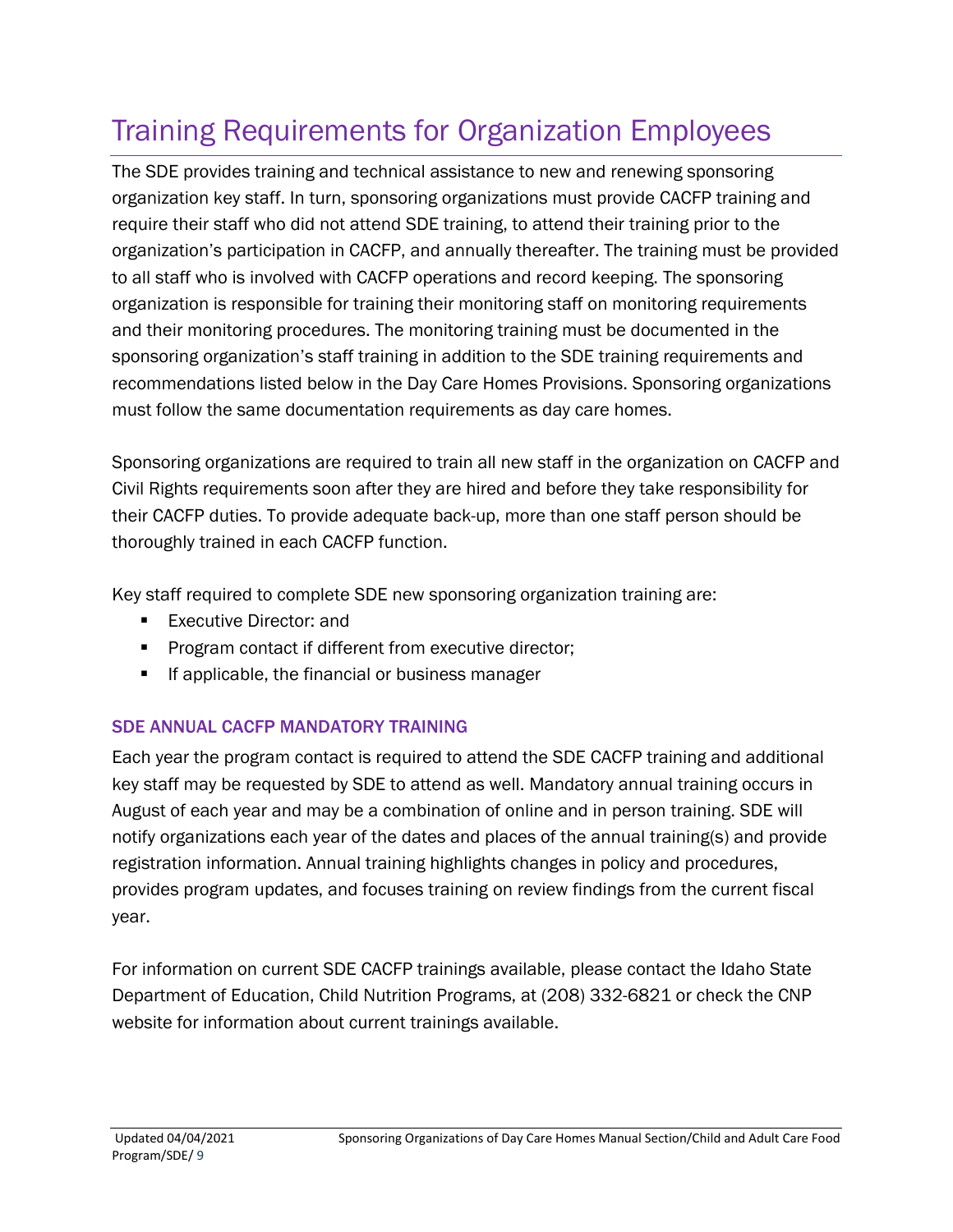# <span id="page-9-0"></span>Record Maintenance Requirements

Each sponsoring organization shall establish procedures to collect and maintain all CACFP records required in order to comply with the recordkeeping requirements established in 7 CFR 226.10(d) and 226.15(e), as well as any records required by SDE in order to justify the administrative payments made in accordance with 7 CFR 226.12(a). Failure to maintain such records shall be grounds for the denial of reimbursement for meals served during the period covered by the records in question and for the denial of reimbursement for costs associated with such records. Sponsoring organizations must maintain records for three years plus the current program year. SDE allows sponsoring organizations to maintain records either in hard copy or electronically. The records must be legible and available to SDE during CACFP reviews. At a minimum, the following records shall be collected and maintained:

- 1. The sponsor application packet and supporting documents in MyIdahoCNP, SDE's online application and claiming system. Sponsors may maintain the completed application forms in the system and are not required to print and maintain as hard copy records;
- 2. Documentation of the enrollment of each child at day care homes; information used to determine the eligibility of enrolled providers' children for free or reduced price meals; information used to classify day care homes as tier I day care homes, including official source documentation obtained from school officials when the classification is based on school data; and information used to determine the eligibility of enrolled children in tier II day care homes that have been identified as eligible for free or reduced price meals in accordance with 7 CFR 226.23(e)(1). Such documentation of enrollment must be updated annually, signed by a parent or legal guardian, and include information on each child's normal days and hours of care and the meals normally received while in care.
- 3. Daily records indicating the number of participants in attendance and the daily meal counts, by type (breakfast, lunch, supper, and snacks), served to family day care home participants. SDE may require family day care homes to record meal counts at the time of meal service only in day care homes providing care for more than 12 children in a single day, or in day care homes that have been found seriously deficient due to problems with their meal counts and claims.
- 4. Copies of invoices, receipts, or other records required by SDE financial management instruction to document:
	- a) Administrative costs claimed by the sponsoring organization; and
	- b) Income to CACFP;
- 5. Copies of all claims for reimbursement submitted to SDE;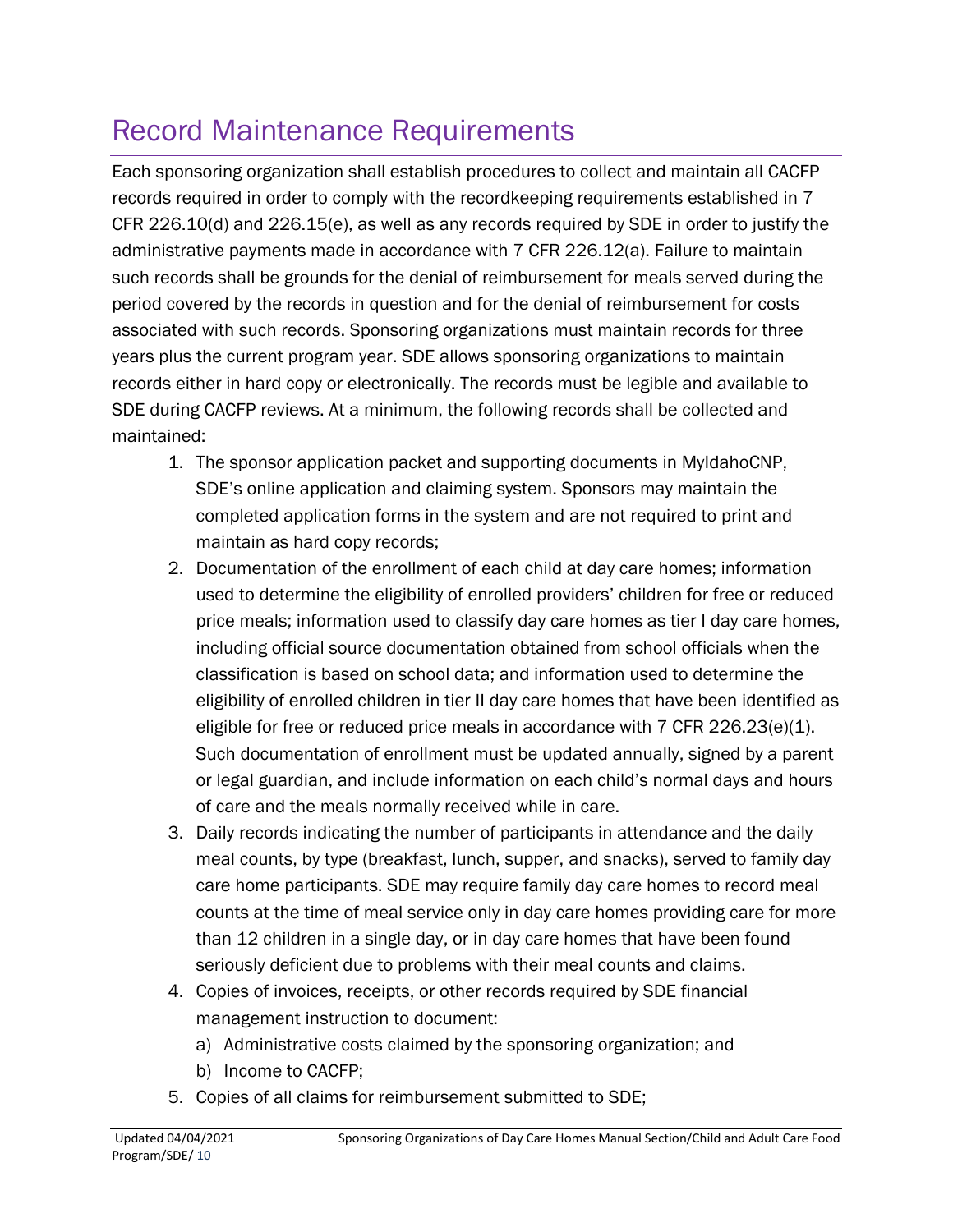- 6. Receipts for all CACFP payments received from SDE;
- 7. For sponsoring organizations of day care homes, information concerning the dates and amounts of disbursement to each day care home;
- 8. Copies of menus and menu records required by SDE as provided in the Menu Planning and Menu Record Requirement section of this manual;
- 9. Each CACFP monitoring review conducted by SDE with technical assistance, findings and the corrective action prescribed and completed. Information concerning the location and dates of each day care home monitoring review, any problems noted, and the corrective action prescribed and effected;
- 10.Information on training session date(s) and location(s), as well as topics presented and names of participants;
- 11.Documentation of nonprofit food service to ensure that all CACFP reimbursement funds are used:
	- a) Solely for the conduct of the food service operation; or
	- b) To improve such food service operations, principally for the benefit of the enrolled participants.
- 12.For sponsoring organizations, records documenting the attendance at annual training of each staff member with monitoring responsibilities. Training must include instruction, appropriate to the level of staff experience and duties, on CACFP's meal patterns, meal counts, claims submission and claim review procedures, recordkeeping requirements, and an explanation of CACFP's reimbursement system.

# DAY CARE HOME TIERING

Each sponsoring organization of day care homes is required to maintain supporting documentation of the tiering status determined and reported for each of their sponsored day care homes. A sponsoring organization must use either current school or census data or current income eligibility forms collected from the day care home providers in making a determination for each day care home. The sponsoring organization must maintain a list of all day care home providers that includes the tiering status determined, method of determination, date the determination was effective and date the status expires. In addition, the sponsor must maintain the school area attendance or census maps or income eligibility forms as supporting records for the tiering determination.

# Use of Current School Data

A day care home is eligible for Tier I reimbursement if the home is located in the attendance area of an elementary, middle, or high school in which at least 50 percent of the enrolled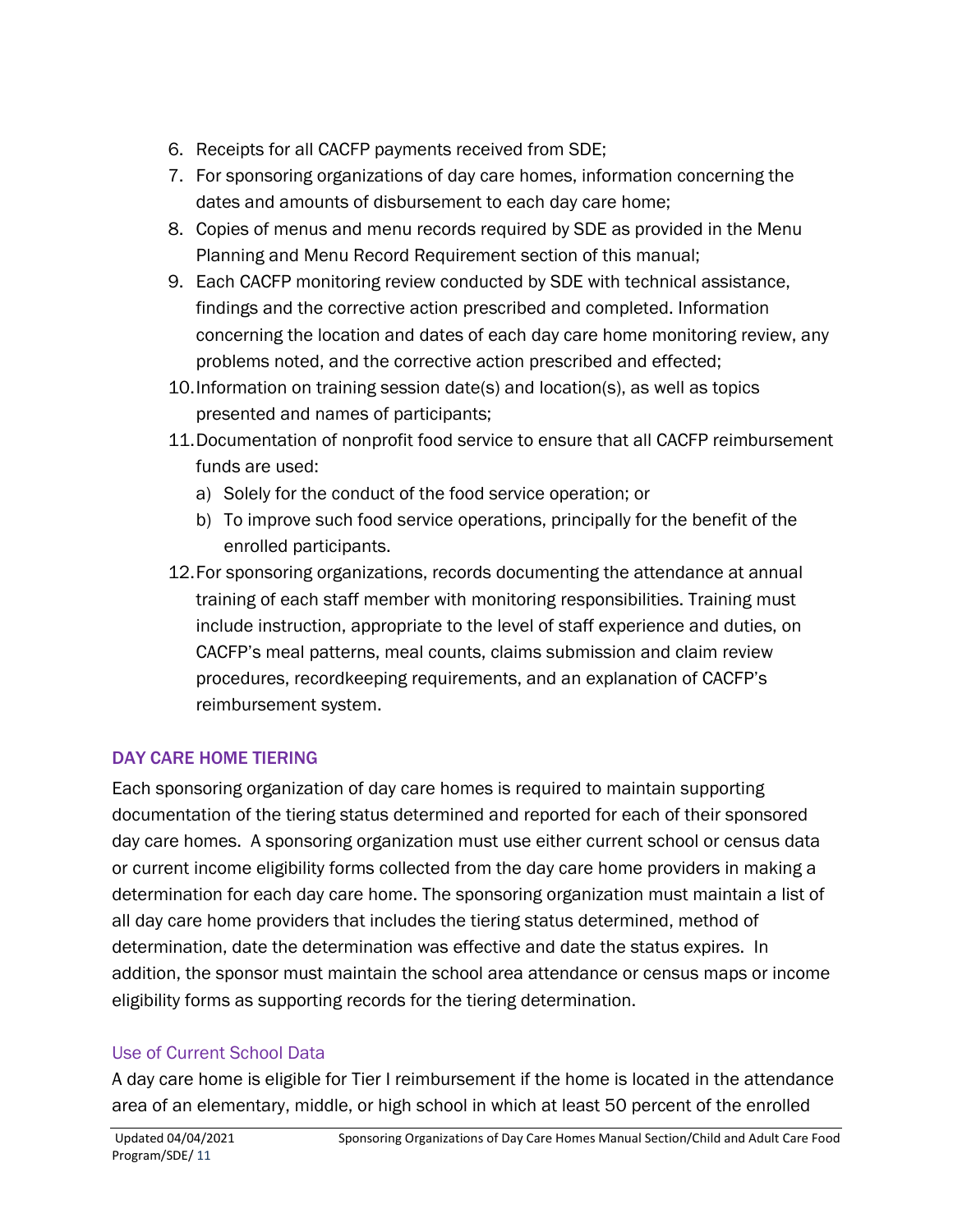children are certified eligible for free or reduced-price school meals. When making tier I day care home determinations based on school data, a sponsoring organization shall use attendance area information that it has obtained, or verified with appropriate school officials to be current, within the last school year.

Area eligibility determinations must be based on the total number of children approved for free and reduced-price school meals from the most current March eligibility data. Visit the Child Nutrition Programs website at<https://apps.sde.idaho.gov/CnpEligibility/Report> to view the most current list of "Lunch Eligibility Data by District". In situations where data from a more recent month in the school year is available and would establish area eligibility for an otherwise ineligible location, school data from that month may be used to establish area eligibility when validated by the SDE. For all day care homes where Tier I status is determined by school data, the sponsor must maintain a list of each provider with the school name, school free and reduced data, and effective dates of eligibility.

Area eligibility determinations are valid for five years. SDE will not routinely require redeterminations of area eligibility based on updated school data during the five year period.

Community Eligibility Provision (CEP) allows schools and local education agencies with a high percentage of low-income children to offer free meals to all students. Area eligibility determination is based on data from schools electing CEP as part of a group of schools or a school district must still use the individual school data rather than district-wide data for CACFP At-risk afterschool centers and CACFP day care home tiering. These individual school data are obtained by multiplying the most current school level identified student percentage (ISP) by the 1.6 factor. If the result is equal to or greater than 50 percent, meal sites located in the attendance area of the school are area eligible. If a school electing CEP collects alternate household income information to be used for other purposes, school data based on these applications may not be used to determine area eligibility. If the "Lunch Eligibility Data by District" report includes CEP for the school(s) in the providers day care home attendance area, please contact SDE to receive the school(s) current eligibility data.

## Use of Census Data

CACFP day care homes that establish eligibility using census data are required to use the most recent census data available [7 CFR 226.6(f); 7 CFR 225.6(c). In 2005, the Census Bureau began to annually estimate household income using the American Community Survey (ACS). The ACS is an ongoing survey that provides annual estimates, based on sampling data, in order to give communities more current information than the decennial census is able to provide. Annually in October, FNS announces the release of this data to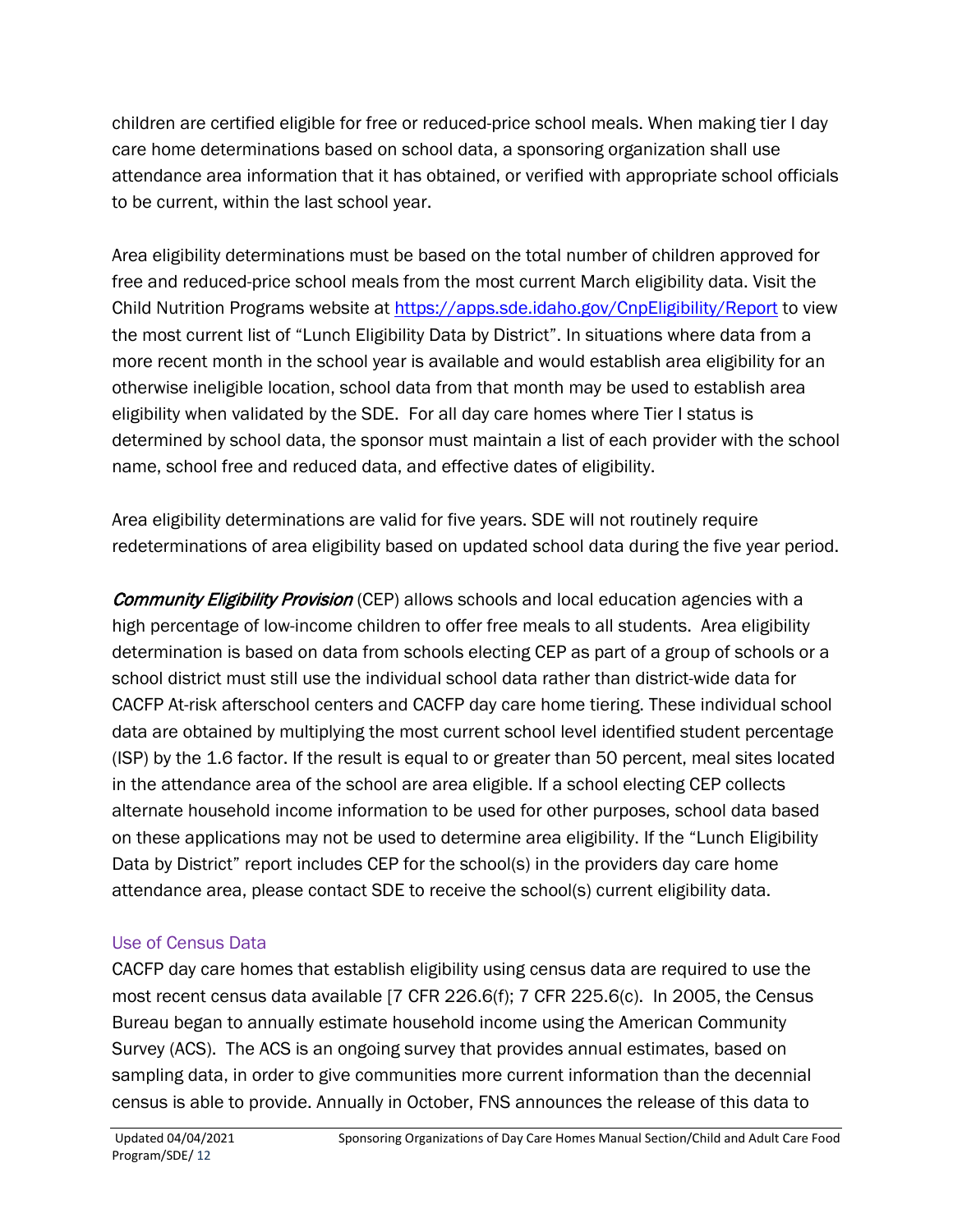SDE and in turn, SDE will send a broadcast email to all sponsoring organization of daycare homes when the new data is available. FNS offers two different tools to determine eligibility: the FNS Area Eligibility Mapper and a map developed by the Food Research and Action Center (FRAC). The FRAC map is constructed from the same data files and may also be used to determine eligibility.

# Geographic Areas Covered by Census Data

CACFP day care homes located in a Census Block Group (CBG) or Census Tract in which 50 percent or more of the children are eligible for free or reduced price school meals are considered area eligible for a period of 5 years.

In May 2014, FNS issued guidance providing CACFP day care homes flexibility to also use Census Tracts, geographical units that consist of one or more of the CBGs, to determine area eligibility [SP 49-2014, CACFP 13-2014, SFSP 19-2014, *Area Eligibility Using Census Data*, May 28, 2014]. Occasionally, a potential CACFP day care home is determined not to be area eligible, but is located immediately adjacent to an eligible area. This proximity suggests that the children residing in the area from which the home would most likely draw participants would have a likelihood of similar census demographics. In recognizing that likelihood and allowing additional flexibility in the use of census data to establish area eligibility, USDA can ensure area eligibility determinations accurately identify areas in which poor economic conditions exist.

Therefore, based on analysis of the proposed location, with both SDE and Regional Office USDA approval, up to three adjacent CBGs may be averaged, using a weighted average, to determine eligibility. In such a case, CACFP day care homes are considered area eligible if the percentage of children eligible for free or reduced-price meals in up to three adjacent CBGs when averaged is 50 percent or more, provided that at least 40 percent of children in each of the individual CBGs are eligible for free or reduced-price meals. Census Tracts may not be combined. Census Tract and CBG data is available through the FNS Area Eligibility Mapper, which is located at [https://www.fns.usda.gov/areaeligibility.](https://www.fns.usda.gov/areaeligibility) If school or census data does not support a tier I classification, then the sponsoring organization shall reclassify homes in segments of such areas as tier II day care homes unless the individual providers can document tier I eligibility on the basis of their household income. Determinations of a day care home's eligibility as a tier I day care home shall be valid for one year if based on a provider's household income from a completed Income

Eligibility Form. For more information on Income Eligibility forms please refer to the Income Eligibility Form section of this manual.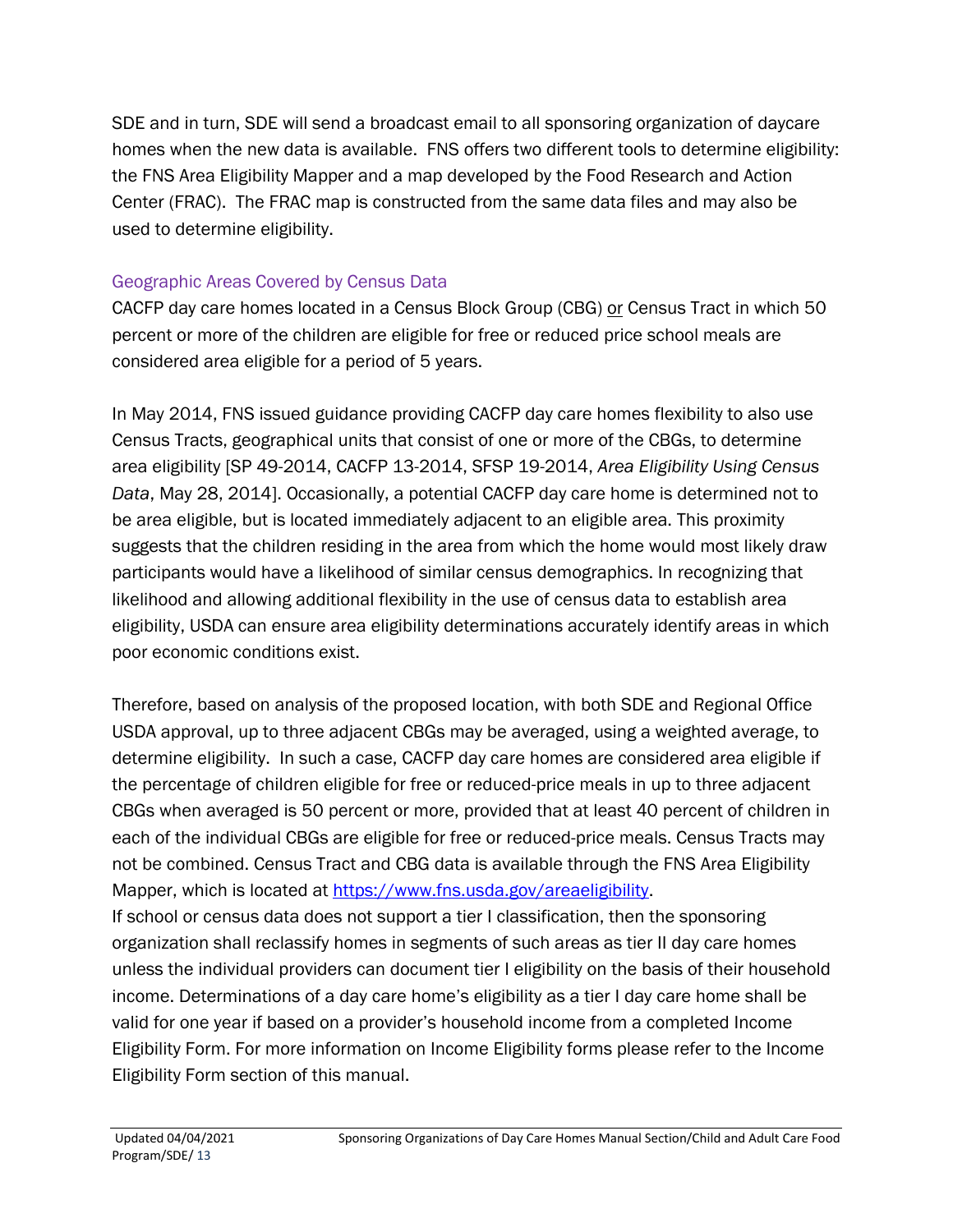#### PAYMENT TO SPONSORING ORGANIZATION EMPLOYEES

A sponsoring organization of family day care homes must not make payments to employees or contractors solely on the basis of the number of homes recruited. However, such employees or contractors may be paid or evaluated on the basis of recruitment activities accomplished. Documentation of employee salary/wages is documented in the organizations approved budget workbook annually.

## CLAIM SUBMISSION

Each sponsoring organization shall submit claims for reimbursement to SDE in accordance with 7 CFR 226.10. Please see the Claiming System and Required Records section of this manual for more information on SDE claim process and record keeping requirements.

## DISBURSEMENT OF FUNDS TO FACILITIES

Sponsoring organizations shall make payments of CACFP funds to day care homes within five working days of receipt from SDE, on the basis of the management plan approved by SDE. The sponsoring organization is required to maintain records of provider monthly payments, how the payment was distributed (check, direct deposit) and when the payment was issued. In addition, during SDE program reviews the SDE will review the organization bank statements to validate the payments.

## SPECIAL MILK PROGRAM

Organizations may not participate in both the Child and Adult Care Food Program and the Special Milk Program at the same time. This will be monitored and validated by the SDE through MyIdahoCNP application and claiming system.

## ELDERLY FEEDING PROGRAMS

Institutions which are school food authorities may use facilities, equipment and personnel supported by CACFP funds to support a nonprofit nutrition program for the elderly, including a program funded under the Older Americans Act of 1965 (42 U.S.C.3001 et seq.). Any CACFP reimbursement claimed with these expenses must be documented in the organization's financial records and reports.

## REGULATIONS AND GUIDANCE

Each sponsoring organization must comply with all regulations issued by FNS and USDA, all instructions and handbooks issued by FNS and USDA to clarify or explain existing regulations, and all regulations, instructions and handbooks issued by SDE that are consistent with the CACFP regulations. All of these resources support the record keeping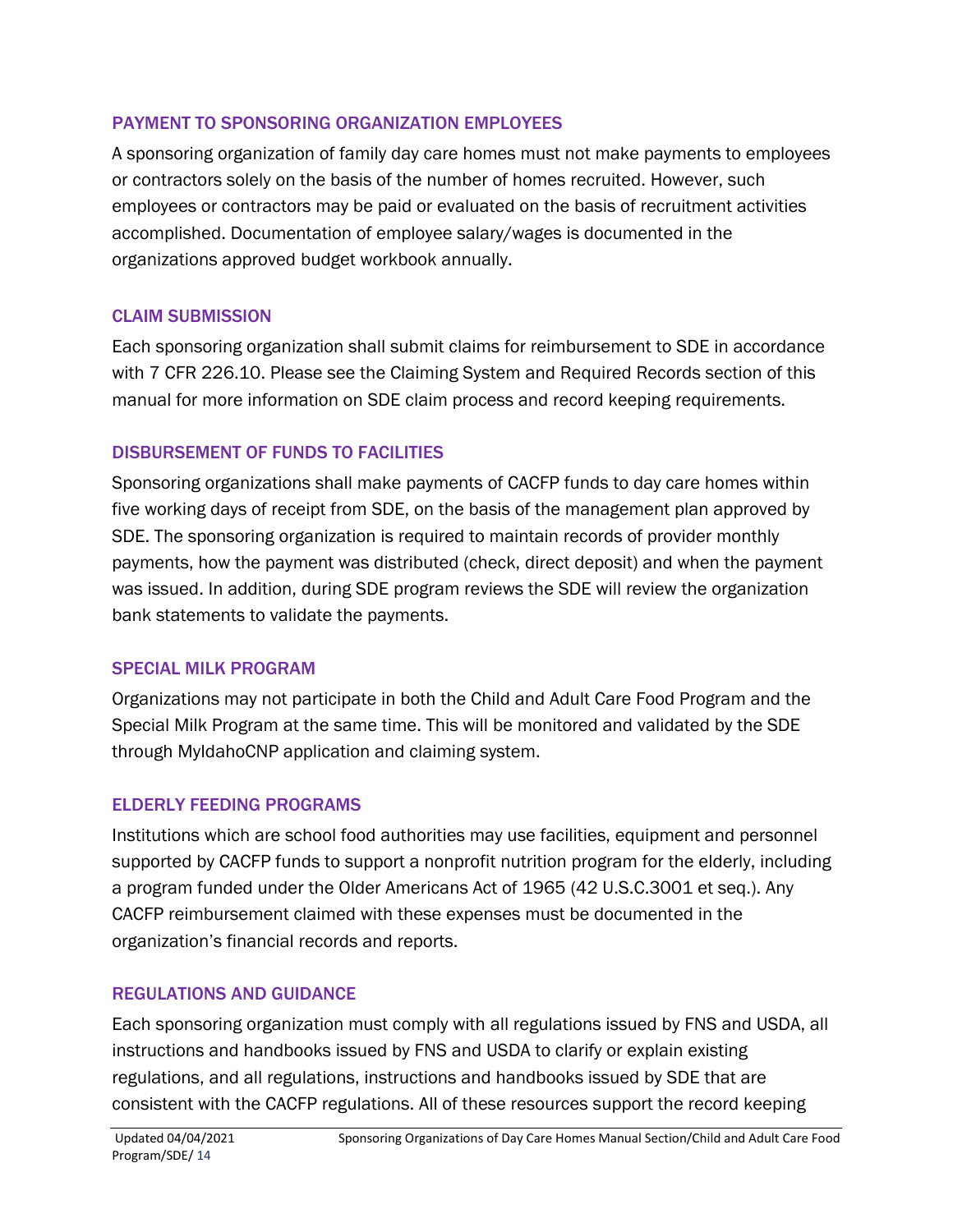requirements described in the CACFP manual sections.

#### INFORMATION ON WIC

Each sponsoring organization facility (other than outside-school-hours care centers, At-risk afterschool care centers, emergency shelters, and adult day care centers) must ensure that parents of enrolled children are provided with current information on the benefits and importance of the Special Supplemental Nutrition Program for Women, Infants, and Children (WIC) and the eligibility requirements for WIC participation. This may be accomplished by maintaining WIC brochures and/or poster in each facility in a location easily accessible by parents or legal guardians.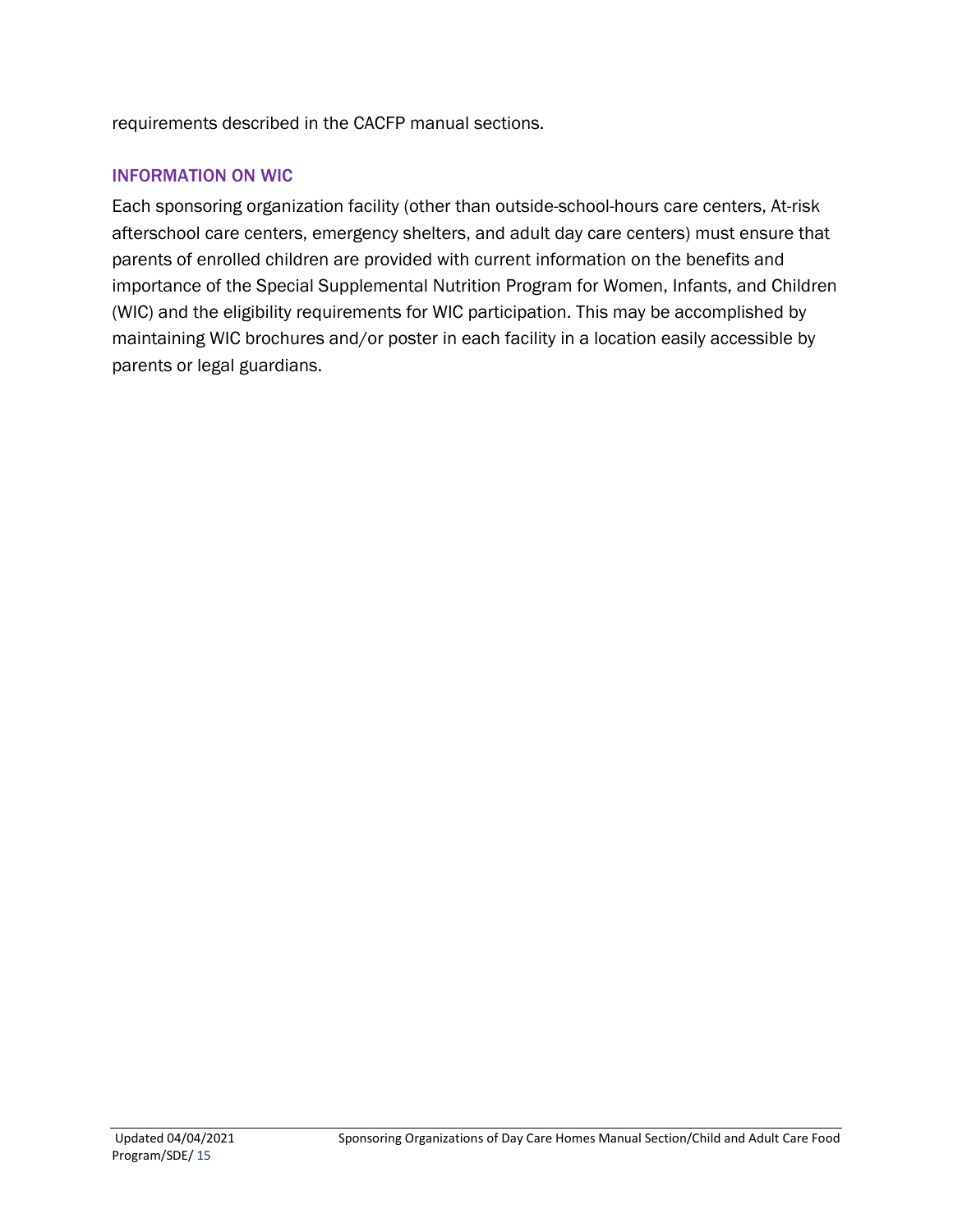# <span id="page-15-0"></span>Monitoring Requirements

A sponsoring organization must review each facility to ensure each operates according to program standards and requirements; provide adequate supervisory and operational personnel to effectively monitor each facility; and conduct all required facility reviews according to program regulations 7CFR 226.16.

It is the responsibility of the sponsoring organization to provide sufficient training and technical assistance during the pre-approval and 4 week follow-up visits to assure successful participation for all facilities. The pre-approval visit must occur before CACFP operations begin. Technical assistance must be provided and documented during the early stages of CACFP participation.

Monitors are considered key staff in the sponsoring organization and must be trained when hired and annually thereafter. Sponsoring organizations must thoroughly train the sponsoring organization's monitors in CACFP and Civil Rights requirements and provide each monitor with the sponsoring organization's written monitoring procedures. The monitors are required to conduct regular visits at all facilities to determine compliance with meal patterns, record keeping, and other CACFP requirements. Monitoring reviews must assess whether the facility has corrected problems noted on the previous review(s), a reconciliation of the facility's meal counts with enrollment and attendance records for a five-day period, and an assessment of the facility's compliance with CACFP requirements pertaining to:

- 1. The meal pattern;
- 2. Licensing;
- 3. Attendance at training;
- 4. Meal counts;
- 5. Attendance records per participant;
- 6. Meal serving times and type of meal service;
- 7. Menu records;
- 8. Food safety and sanitation;
- 9. Infant meals and records if infants are in care;
- 10.Medical statements for food substitutions forms;
- 11.Civil rights compliance;
- 12.The annual updating and content of enrollment forms (if the facility is required to have enrollment forms on file, as specified in 7 CFR 226.15(e) (2) and 226.15(e)  $(3)$ ).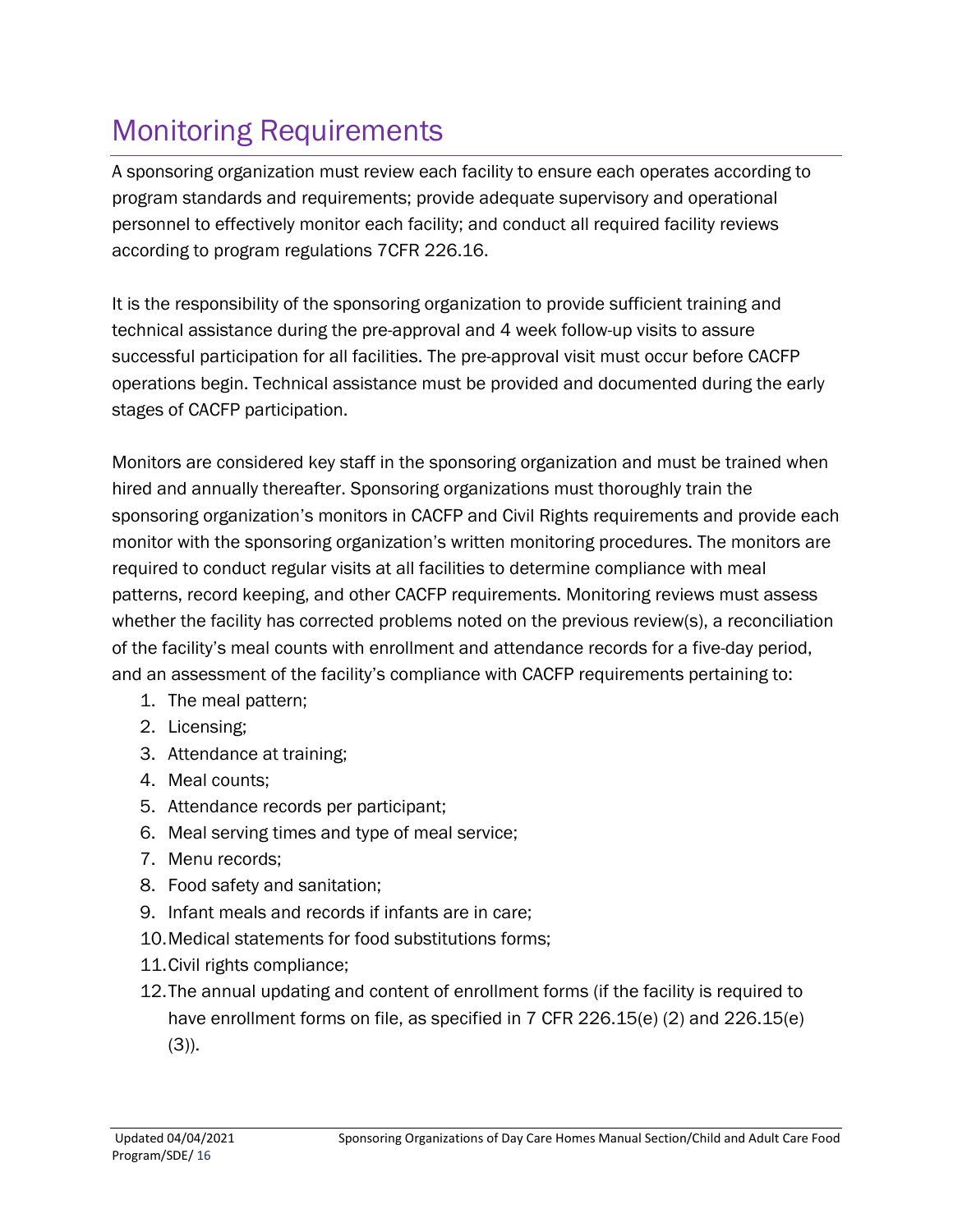#### FIVE DAY RECONCILIATION OF MEAL COUNTS

Monitoring reviews must examine the meal counts recorded by the facility for five consecutive days during the current and/or prior claiming period month. For each day examined, monitors must use enrollment and attendance records (except in those outsideschool-hours care centers, At-risk afterschool care centers, and emergency shelters where enrollment records are not required) to determine the number of participants in care during each meal service and attempt to reconcile those numbers to the numbers of breakfasts, lunches, suppers, and/or snacks recorded in the facility's meal count for that day. Based on that comparison, monitors must determine whether the meal counts were accurate. If there is a discrepancy between the number of participants enrolled or in attendance on the day of review and prior meal counting patterns, the monitor must attempt to reconcile the difference and determine whether the establishment of an over claim is necessary.

# FREQUENCY AND TYPE OF REQUIRED FACILITY MONITORING REVIEWS

Sponsoring organizations must review each facility three times each year, except when averaging is allowed. In addition:

- 1. At least two of the three reviews must be unannounced;
- 2. At least one unannounced review must include observation of a meal service;
- 3. At least one review must be made during each new facility's first four weeks of CACFP operations;
- 4. Not more than six months may elapse between reviews; and
- 5. Monitors must vary the timing of unannounced reviews so they are unpredictable.

# AVERAGING OF REQUIRED REVIEWS

If a sponsoring organization conducts one unannounced review of a facility in a year and finds no serious deficiencies (regardless of the type of facility), the sponsoring organization may choose not to conduct a third review of the facility that year, and may make its second review announced, provided that the sponsoring organization conducts an average of three reviews of all of its facilities that year, and that it conducts an average of two unannounced reviews of all of its facilities that year. When the sponsoring organization uses this averaging provision, and a specific facility receives two reviews in one review year, its first review in the next review year must occur no more than nine months after the previous review. A sponsoring organization must include in their monitoring procedures if they intend to use the averaging method when applicable.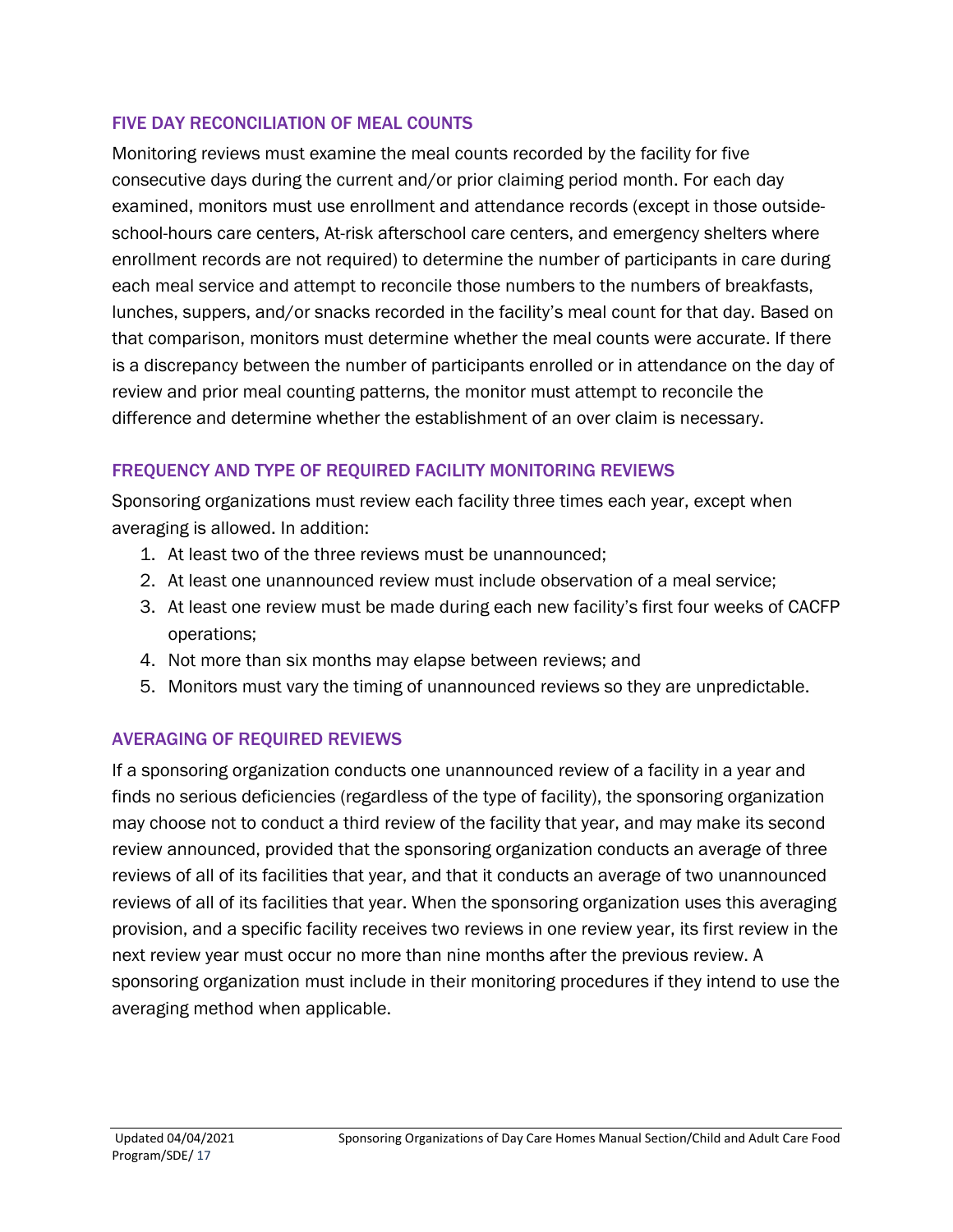#### SPONSORING ORGANIZATIONS' MONITORING REQUIREMENTS WHEN FACILITIES OPERATE LESS THAN 12 MONTHS OUT OF THE YEAR

According to CACFP Memorandum #1-04; "Sponsor Monitoring Requirements in the Child and Adult Care Food Program (CACFP)", SDE in consultation with Western Regional Office (WRO) USDA may exercise judgment in determining the minimum review requirements for a given sponsoring organization and its facilities. Below is the Idaho SDE policy as of December 22, 2008.

- 1. Sponsored facilities that operate less than 12 months per year shall be reviewed, on site, according to the following schedule :
	- a) Facilities operating 0-4 months out of the year must be reviewed one (1) time.
	- b) Facilities operating 5-8 months out of the year must be reviewed two (2) times.
	- c) Facilities operating 9-12 months out of the year must be reviewed three (3) times.
- 2. If a serious deficiency is found at a facility the Organization must review the facility at a minimum of three times per year for three years after the serious deficiency determination.
- 3. If a serious deficiency is found in the Organization operations, all sponsored facilities must be reviewed a minimum of three times per year for three years after the serious deficiency determination.

# FOLLOW-UP MONITORING REVIEWS

Any non-compliance findings or the monitor detects one or more serious deficiencies during a facility monitoring review, the next review must be unannounced. A follow-up review must occur within 30 days of acceptable corrective action to ensure the facility corrected the finding(s) or serious deficiency(ies).

# MONITORING DOCUMENTATION

Sponsoring organizations must document all monitoring reviews by completing a Sponsoring Organizations of Homes Monitoring Form. The monitor must thoroughly document what was observed on site reviews and in required records. All questions and sections on the monitoring form must be completed. In this process, the monitor would be able to identify any problems and patterns of non-compliance, if occurring. The monitor must review the results of the monitoring review with the facility owner/director or provider. Both the monitor and facility owner/director or provider must sign the monitoring form prior to the monitor leaving the facility. Since SDE allows sponsoring organizations to maintain records electronically they may also collect electronic signatures when using a certification statement. The form is located in MyIdahoCNP under download forms. If the sponsoring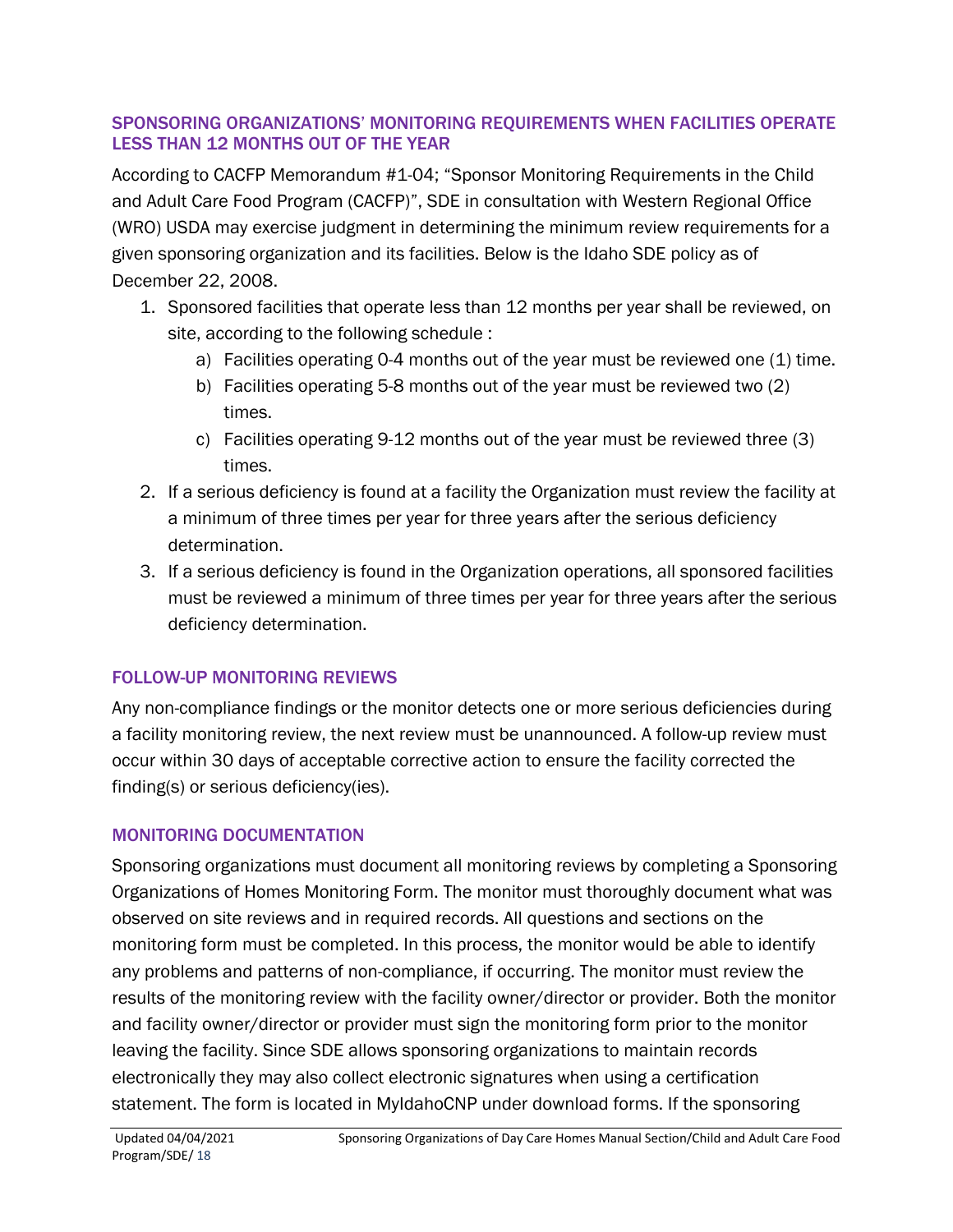organization chooses, they may develop their own monitoring form and submit it to SDE for approval prior to implementing the form.

Monitoring reviews that include a meal observation, the monitor must remain onsite during the entire approved meal service time to monitor the entire meal service. This is to verify the start and end time of meals service are within the approved meal service times and all reimbursable meals observed are recorded accurately on the meal count records. The meal counts shall also be verified by the monitor when the facility submits their claim to the sponsoring organization to ensure the number of meals observed match the number of meals claimed by the facility.

The sponsoring organization must maintain a monitoring tracking log that reports:

- 1. Site name;
- 2. Date of site review;
- 3. Meal observed-what was assessed;
- 4. Findings observed;
- 5. Corrective actions required;
- 6. Dates corrective action was due and received;
- 7. Any training or technical assistance that was provided;
- 8. Follow up action(s) or date of follow-up review, if any; and
- 9. Date findings are corrected.

In addition, the sponsoring organization must also maintain a serious deficiency tracking log that reports:

- 1. Site name;
- 2. Date of serious deficiency;
- 3. Description of serious deficiency;
- 4. Date serious deficiency letter sent to SDE;
- 5. Dates Corrective Action Plan (CAP) due and received;
- 6. Date of follow up visit;
- 7. Date serious deficiency was temporarily deferred;
- 8. Date temporarily deferred letter was sent to SDE;
- 9. Date proposed termination;
- 10.Date proposed termination sent to SDE;
- 11.Date center terminated; and
- 12.Date termination letter sent to SDE.

SDE has a sample monitoring tracking log and a serious deficiency tracking log. Sponsoring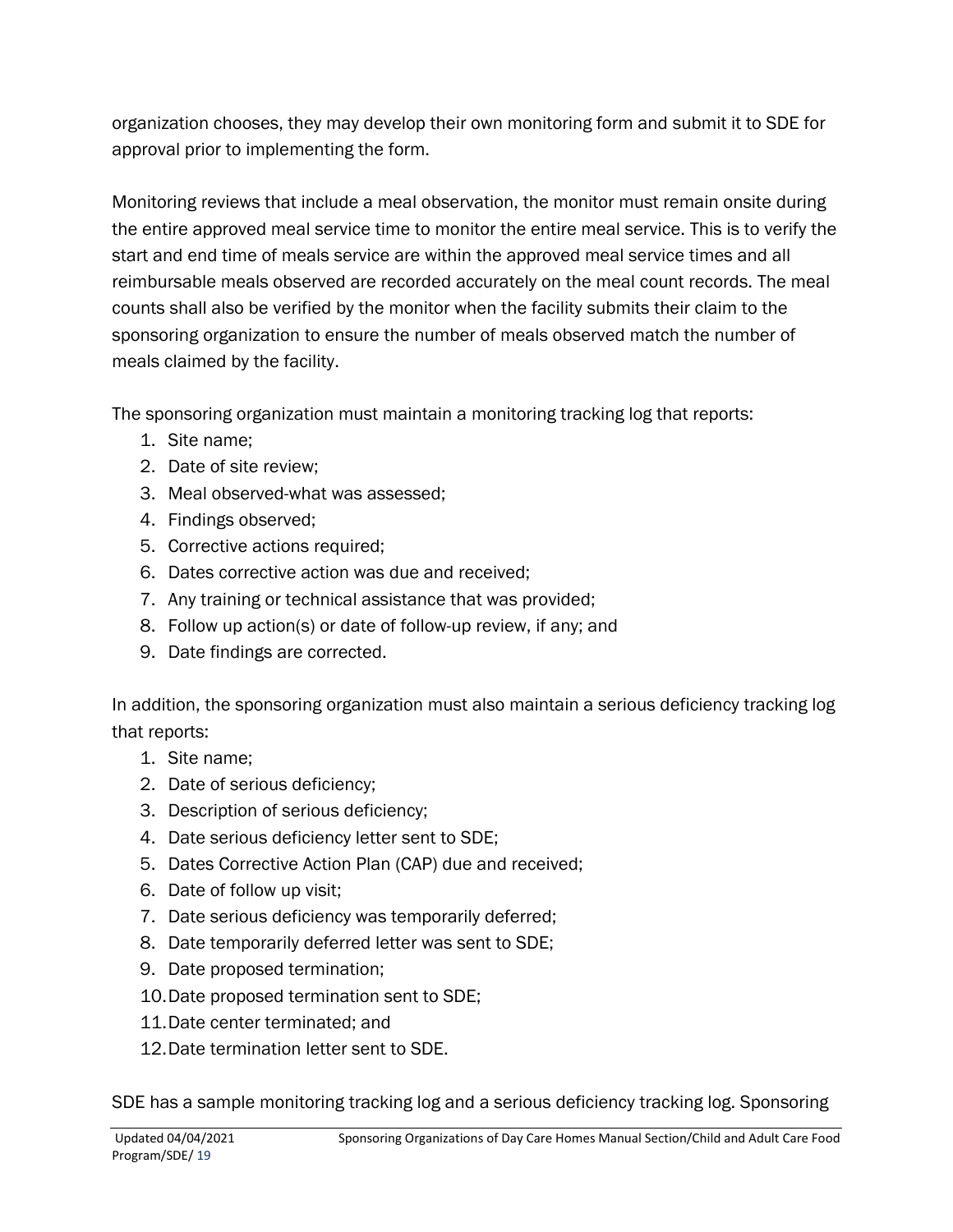organizations may use both logs or develop their own and submit their logs to SDE for approval prior to implementing.

If the monitor notes issues that need follow-up, a date for follow-up must be recorded on the original monitoring form and the tracking log, and the follow-up review must be conducted and documented with resolutions noted.

## NOTIFICATION OF UNANNOUNCED REVIEWS

Sponsoring organizations must provide each facility with written notification of the right of the sponsoring organization, SDE, USDA, and other State and Federal officials to make announced or unannounced reviews of its operations during the facility's normal hours of operation, and must also notify sponsored facilities that anyone making such reviews must show photo identification that demonstrates that they are employees of one of these entities. The sponsoring organization must provide the notice before meal service under CACFP begins. The written notice is included in the permanent CACFP agreement between the sponsoring organization and the facility.

# OTHER REQUIREMENTS PERTAINING TO UNANNOUNCED REVIEWS

Unannounced reviews must be made only during the facility's normal hours of operation, and monitors making such reviews must show photo identification that demonstrates that they are employees of the sponsoring organization, SDE, USDA, or other State and Federal agencies authorized to audit or investigate CACFP operations.

# IMMINENT THREAT TO HEALTH OR SAFETY

Sponsoring organizations that discover in a monitoring review, facility conduct or conditions that pose an imminent threat to the health or safety of participants or the public, the sponsoring organization must immediately notify the appropriate State or local licensing or health authorities and take action that is consistent with the recommendations and requirements of those authorities.

# HOUSEHOLD CONTACTS

Sponsoring organizations, as part of their monitoring of facilities, must comply with the household contact requirements established pursuant to 7 CFR 226.6(m) (5).

# When Household Contacts Must Be Made By The Sponsoring Organization:

A Sponsoring organization is required to contact households in writing or by telephone within 60 days of finding irregularities. The Sponsoring organization must conduct household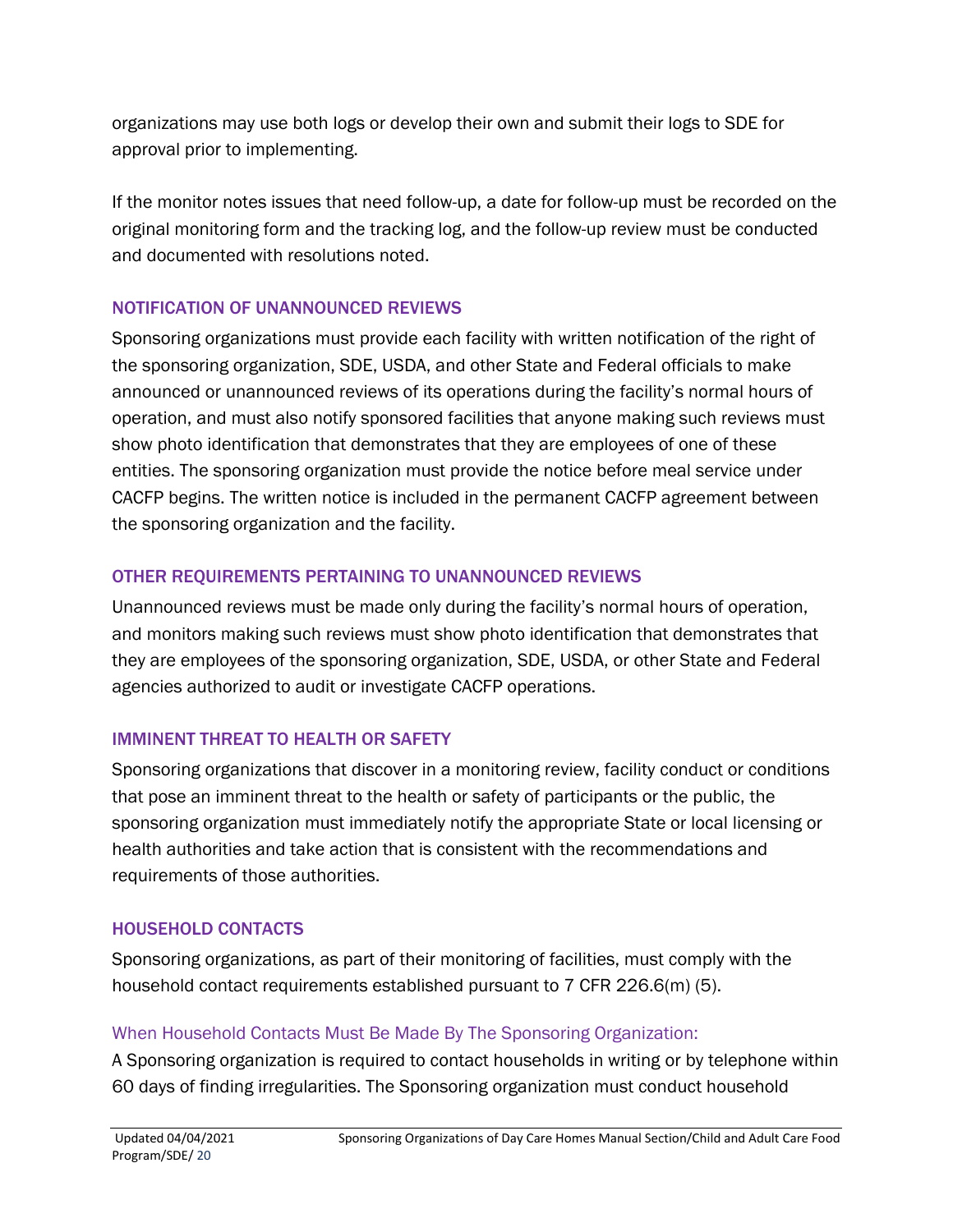contacts to verify the accuracy of a claim (or claims) and supporting records whenever one or more of following instances take place:

- 1. During a site monitoring review:
	- a) Substantially fewer participants are present on the review day than are regularly claimed without good reason (flu epidemic, field trip, etc.);
	- b) Participant attendance records or enrollment forms appear unauthentic;
	- c) Records were completed in advance;
	- d) A meal is always claimed by the facility; however, the facility is not serving that meal when the monitor conducts the visit, including holiday and weekend visits. Example, a facility always serves supper at 5:30 PM, but when the monitor visits at 5:30 PM, the facility is not serving a meal or planning to serve a meal;
	- e) The provider is not at the home or the center is closed when the monitor or SDE attempts to visit, but the facility claims the meal for reimbursement with the sponsoring organization; and
	- f) Discrepancies in record keeping and other various reasons that cause a sponsoring organization to question the claim.
- 2. The sponsoring organization or SDE receives a whistleblower complaint regarding meal claiming.
- 3. The sponsoring organization questions the validity of a facilities reimbursement claim.
- 4. Any other time deemed necessary by the sponsoring organization.

# Household Contact Procedure:

- 1. The sponsoring organization must contact households either by phone or by a mailback survey. The sponsoring organization must also keep a tracking log to document the results of such an investigation.
- 2. If the sponsoring organization staff conducts parent surveys to verify child attendance and participation in the CACFP, the sponsoring organization is responsible for developing their own survey tool. The tool must ask parents to provide information regarding such items as:
	- a) What days and hours their children are/were in care;
	- b) Which meals the children eat/ate while in care; and
	- c) Other information may include verifying that the child is still attending the facility or verifying the child's birth date.
- 3. The sponsoring organization may obtain the information via telephone or via mail. If obtained via telephone, the sponsoring organization must thoroughly complete the household contact survey, date, and sign it. It is recommended the survey is mailed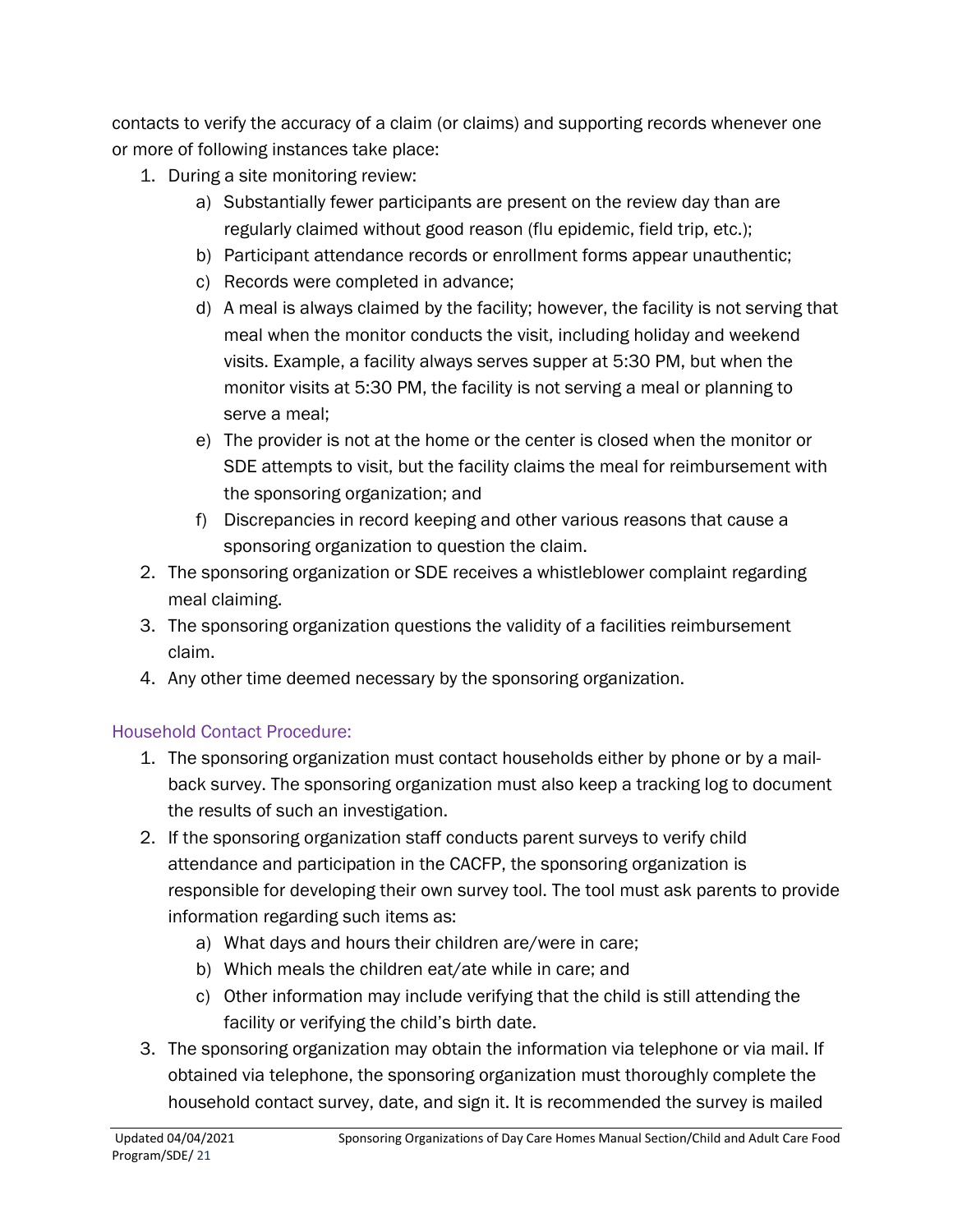to the parent for verification. If mailed, the parent completes the survey and returns it to the sponsoring organization. When written contact is not successful, follow-up contact by phone must be completed.

4. At a minimum, sponsoring organizations must receive at least a 25% response rate to the surveys. A response of less than 25% requires additional follow-up by the sponsoring organization.

#### Household contact follow-up:

- 1. If evidence from parent contacts validates the complaint or review concerns, the sponsoring organization will disallow meals and commence the Serious Deficiency process per regulations;
- 2. If evidence from parent contacts does not validate the complaint or review concerns, the sponsoring organization is not required to take action. However, if other problems are revealed, the sponsoring organization is required to follow-up with those problems appropriately, via technical assistance or the Serious Deficiency process.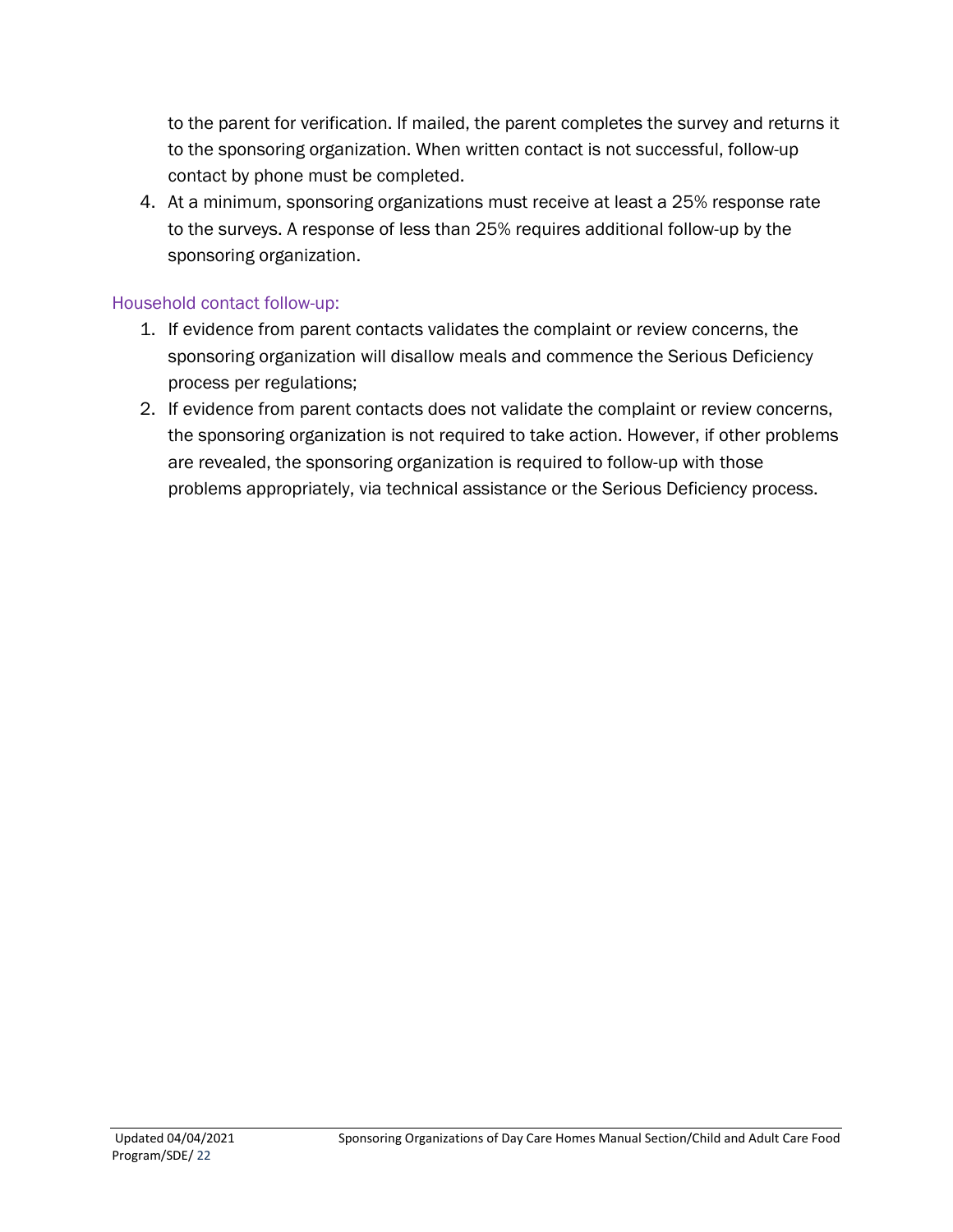# <span id="page-22-0"></span>Serious Deficiency Process

The sponsoring organization must initiate the serious deficiency process if the sponsoring organization determines the day care home or unaffiliated center has committed one or more serious deficiency listed below. If a successful corrective action plan is not submitted or accepted the sponsoring organization must initiate the action to terminate the agreement of a day care home or unaffiliated center for cause.

## SERIOUS DEFICIENCIES FOR DAY CARE HOMES AND UNAFFILIATED CENTERS ARE:

- 1. Submission of false information on the application;
- 2. Submission of false claims for reimbursement;
- 3. Simultaneous participation under more than one sponsoring organization;
- 4. Non-compliance with CACFP meal pattern;
- 5. Failure to keep required records;
- 6. Conduct or conditions that threaten the health or safety of participants in care, or the public health or safety;
- 7. A determination that the day care home or unaffiliated center has been convicted of any activity that occurred during the past seven years and that indicated a lack of business integrity. A lack of business integrity includes fraud, antitrust violations, embezzlement, theft, forgery, bribery, falsification or destruction of records, making false statements, receiving stolen property, making false claims, obstruction of justice, or any other activity indicating a lack of business integrity, or the concealment of such a conviction;
- 8. Failure to participate in training; or
- 9. Any other circumstance related to non-performance under the sponsoring organization day care homes or unaffiliated center's agreement, as specified by the sponsoring organization or SDE.

# SERIOUS DEFICIENCY NOTIFICATION PROCEDURES

If the sponsoring organization determines that a day care home or unaffiliated center has committed one or more of the serious deficiencies listed above, the sponsoring organization must use the following procedures to provide the day care home or unaffiliated center notice of the serious deficiency(ies) and offer it an opportunity to take corrective action. However, if the serious deficiency(ies) constitutes an imminent threat to the health or safety of participants, or the day care home or unaffiliated has engaged in activities that threaten the public health or safety, the sponsoring organization must follow the suspension procedures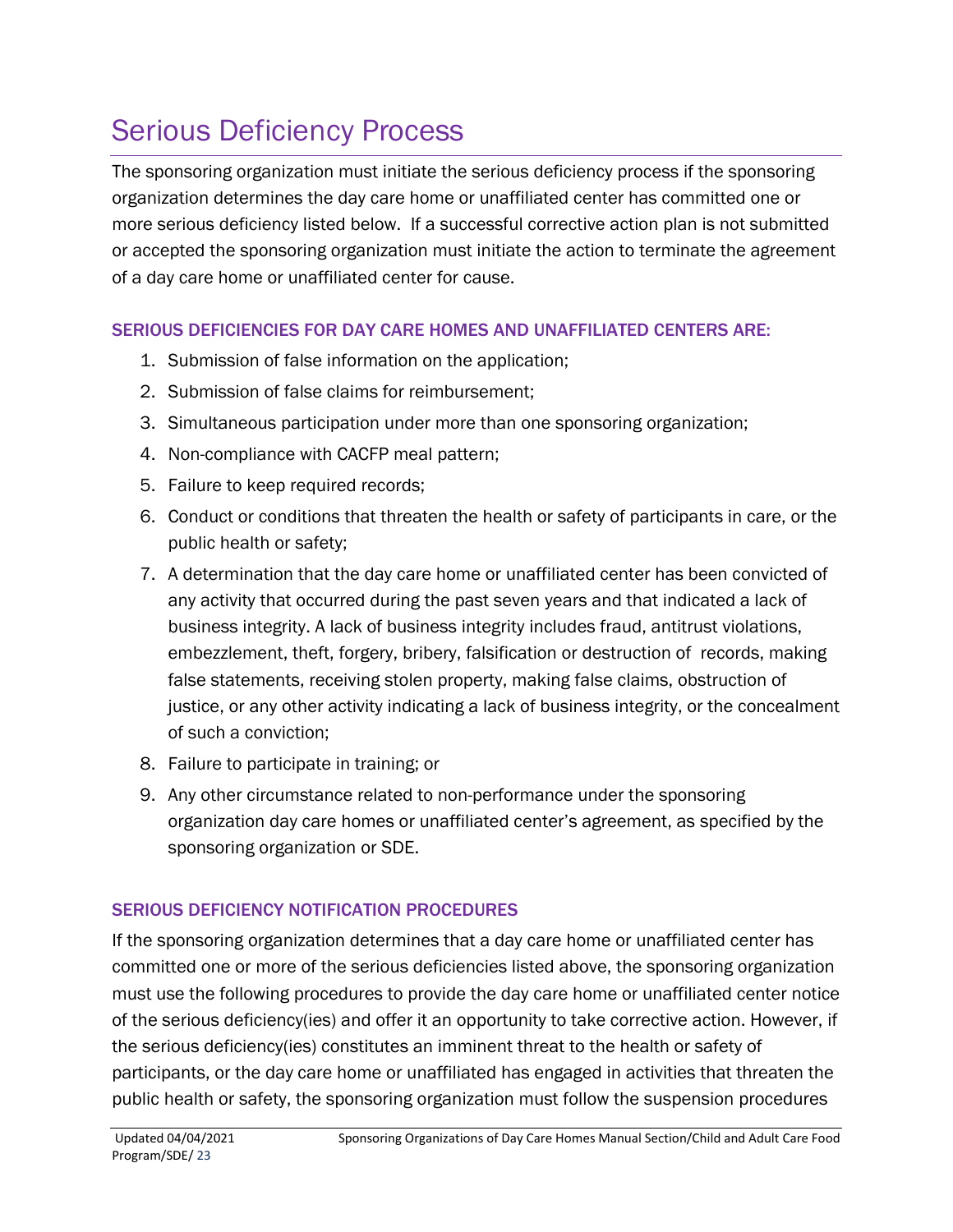provided below under Suspension of Participation for Day Care Homes or Unaffiliated Centers.

SDE provided USDA prototype day care home letters in the USDA Handbook "Serious Deficiency, Suspension, & Appeals for State Agencies & Sponsoring Organizations" to organizations to use in the serious deficiency process. The handbook is located on the CNP website at [https://www.sde.idaho.gov/cnp/cacfp/.](https://www.sde.idaho.gov/cnp/cacfp/)

## Notice of serious deficiency

The sponsoring organization must notify the day care home or unaffiliated center, in writing and in a method of delivery that confirms receipt and/or delivery of notice that it has been found to be seriously deficient. The sponsoring organization must provide a copy of the serious deficiency notice to SDE. The sponsoring organization may determine who in their organization has the authority to sign the serious deficiency notice. The notice must specify:

- 1. The serious deficiency (ies);
- 2. The actions to be taken by the day care home or unaffiliated center to correct the serious deficiency (ies);
- 3. The time allotted to correct the serious deficiency (ies) (as soon as possible, but not to exceed 30 days);
- 4. That the serious deficiency determination is not subject to administrative review/appealable;
- 5. That failure to fully and permanently correct the serious deficiency(ies) within the allotted time will result in the sponsoring organization's proposed termination of the day care home or unaffiliated center's agreement and the proposed disqualification of the day care home or unaffiliated center and its principals; and
- 6. That the day care home or unaffiliated center's voluntary termination of its agreement with the sponsoring organization after having been notified that it is seriously deficient will still result in the day care home or unaffiliated center's formal termination by the sponsoring organization and placement of the day care home and its principals on the National disqualified list, and placement of the unaffiliated center and its principals on the Idaho disqualified list.

The sponsoring organization will provide technical assistance as appropriate in the areas identified as seriously deficient.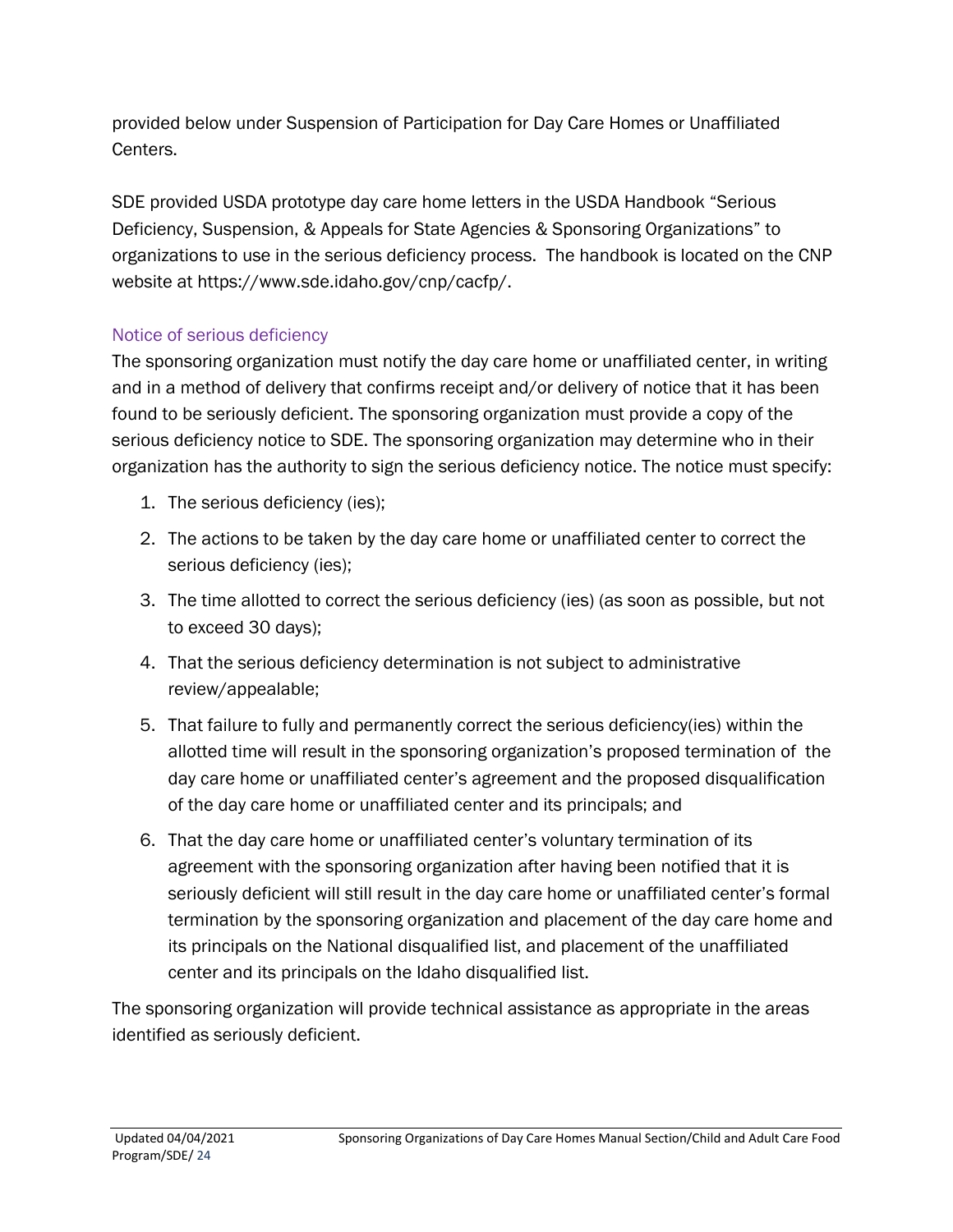#### Corrective Action Plan (CAP)

In response to the serious deficiency notice, the family day care home or unaffiliated center must submit a Corrective Action Plan (CAP) that details the internal controls implemented to ensure that the serious deficiency(ies) are fully and permanently corrected. A successful CAP must include:

- 1. Name(s) of the facility, day care home provider, executive director, chairman of the board of directors and other responsible principals and responsible individuals (RPIs) associated with the serious deficiencies;
- 2. Address of the facility;
- 3. Dates of birth of the day care home provider, executive director, chairman of the board of directors and other responsible principals and responsible individuals associated with the serious deficiency(ies); and
- 4. Details of the serious deficiencies.

**What** 

• List each serious deficiency and the detailed procedures that will be implemented to address each serious deficiency;

Who

• In the procedures that address each serious deficiency, list the personnel responsible for each task. Use the personnel title.

#### When

• The timeline for implementing each procedure to correct the issue and how often the procedure will occur: daily, weekly, monthly, or annually. Include when the implementation began and the date(s) when each procedure will be fully implemented.

## **Where**

- The location where records and CAP documentation will be maintained. How
- Additional supporting documentation used to correct the issue. This might include copies of enrollment forms, training documentation, menu records, income eligibility records, attendance records, meal count forms, etc.; and
- Describe how the Institution will inform other responsible principals and responsible individuals (staff) of the new policies and procedures (e.g., Handbook, training).

## Successful corrective action plan (CAP)

If the day care home or unaffiliated center's CAP is acceptable to the sponsoring organization's satisfaction within the allotted timeframe, the sponsoring organization must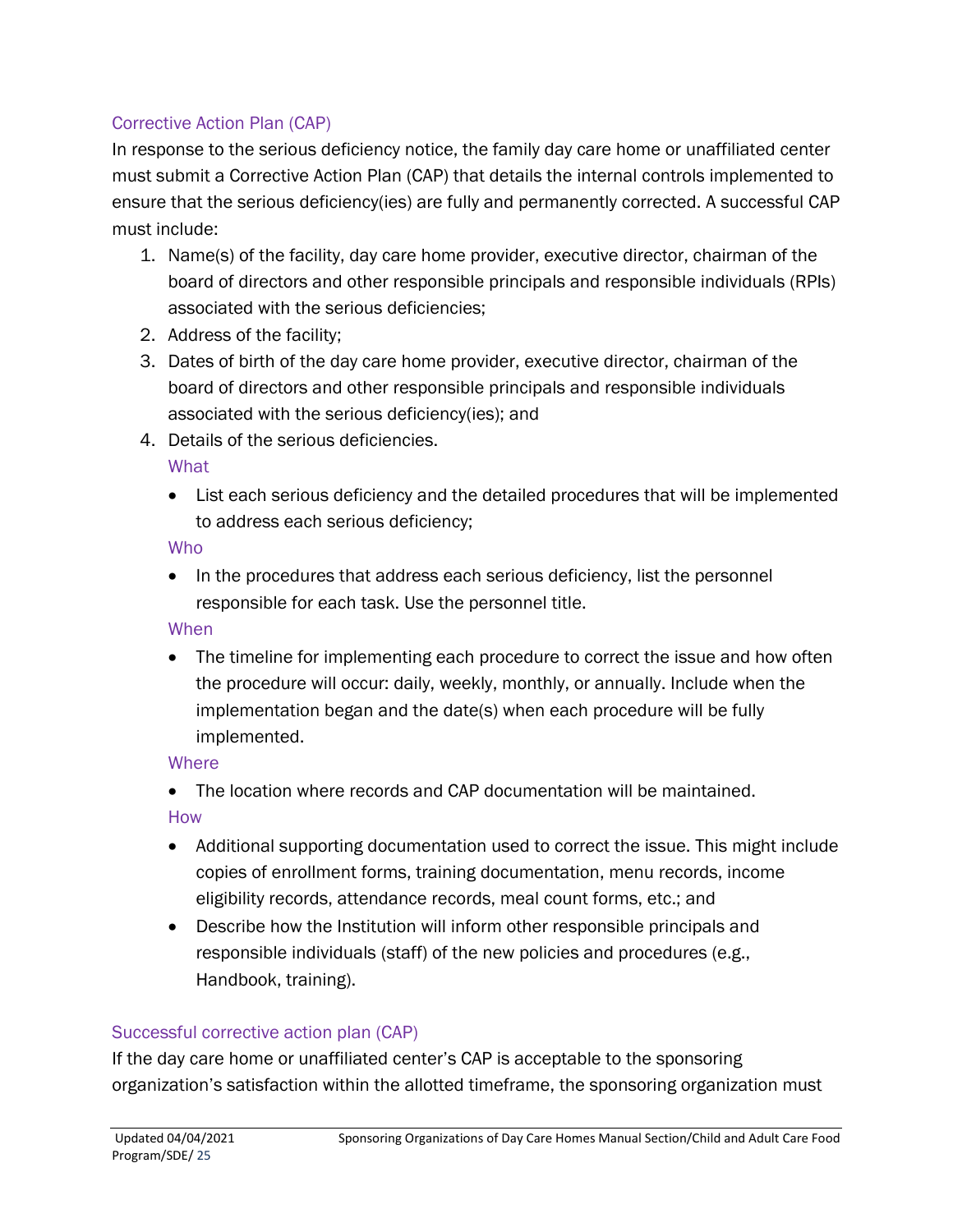notify the day care home or unaffiliated center, in writing and in a method of delivery that confirms receipt and/or delivery of notice, that it has temporarily deferred its determination of serious deficiency. The sponsoring organization must also provide a copy of the notice to SDE. However, if the sponsoring organization accepts the day care home or unaffiliated center's corrective action plan, but later determines that the corrective action was not permanent or complete, the sponsoring organization must issue a notice proposing to terminate the day care home or unaffiliated center's agreement for cause and disqualify the day care home or unaffiliated center and responsible principals.

## Proposed termination of agreement and proposed disqualification.

If the day care home or unaffiliated center fails to submit a timely CAP or no CAP is submitted to fully and permanently correct the serious deficiency(ies) cited, the sponsoring organization must issue a notice proposing to terminate the day care home or unaffiliated center's agreement for cause. The notice must explain the day care home or unaffiliated center's opportunity for an administrative review (appeal) of the proposed termination in accordance with 7 CFR 226.6(l). The sponsoring organization must provide a copy of the notice to SDE. The sponsoring organization may determine who in their organization has the authority to sign this notice. The notice must:

- 1. Provide explanation of the day care home or unaffiliated center's opportunity for an administrative review (appeal) of the proposed termination and the procedures to request such an administrative review (appeal);
- 2. Inform the day care home or unaffiliated center that it may continue to participate and receive CACFP reimbursement for eligible meals served until its administrative review is concluded;
- 3. Inform the day care home or unaffiliated center that termination of the day care home or unaffiliated center's agreement will result in the day care home or unaffiliated center's termination for cause and disqualification; and
- 4. State that if the day care home or unaffiliated center seeks to voluntarily terminate its agreement after receiving the notice of intent to terminate, the day care home and responsible principals will still be placed on the National disqualified list and the unaffiliated center and responsible principals will be placed on Idaho's disqualified list.

If an administrative review (appeal) is requested by the day care home or unaffiliated center, the sponsoring organization and the administrative (appeal) official must follow the sponsoring organization's Administrative Review (Appeal) Procedures. If the administrative review (appeal) official overturns the sponsoring organization's proposed actions to terminate the day care home or unaffiliated center's agreement and disqualification of the day care home or unaffiliated center and responsible principals, the sponsoring organization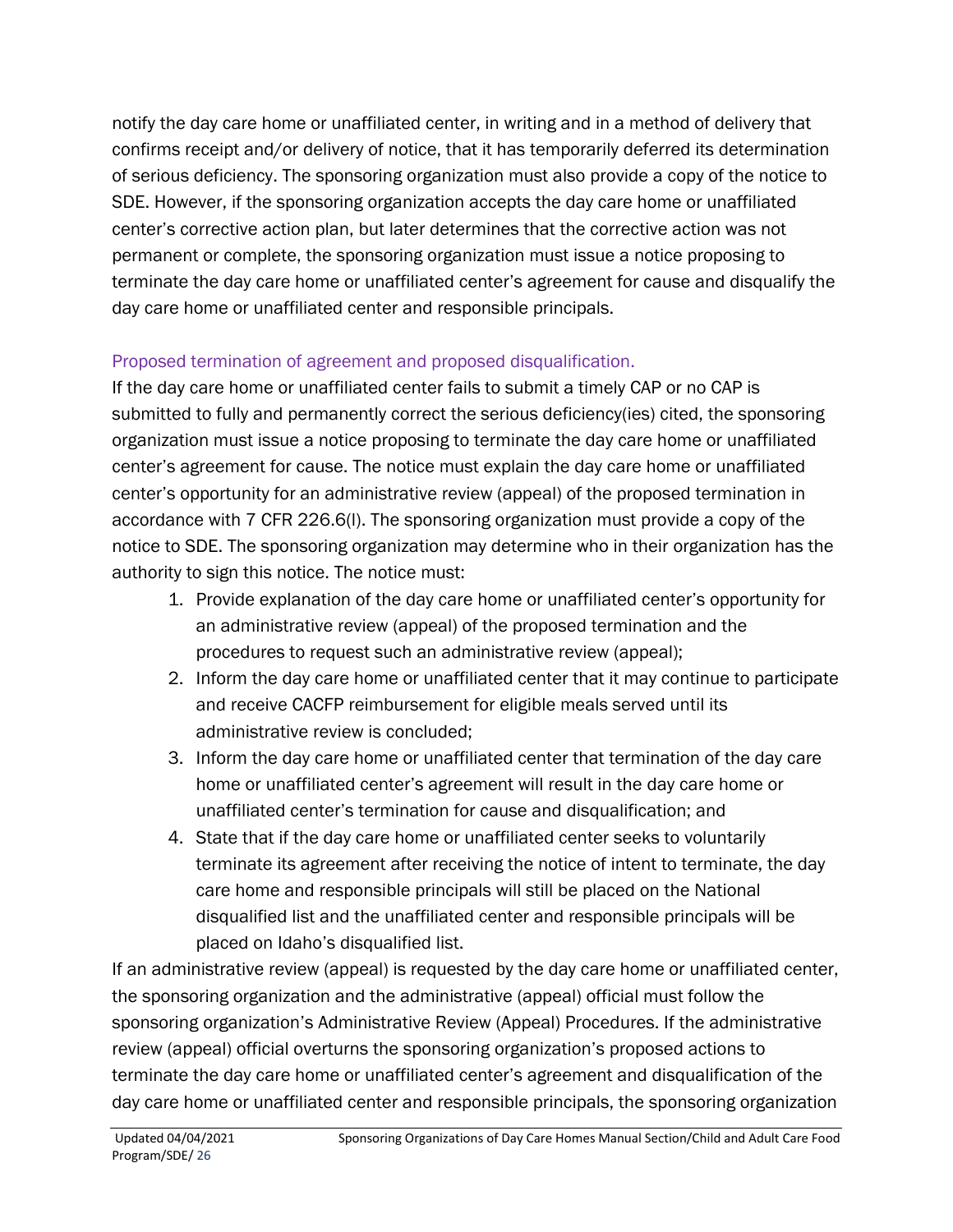must issue a notice, in writing and in a method of delivery that confirms receipt and/or delivery of notice, that the proposed termination of the day care home or unaffiliated center's agreement and disqualification of the day care home or unaffiliated center and responsible principals is temporarily deferred.

## Program payments

The sponsoring organization must continue to pay any claims for reimbursement for eligible meals served until the serious deficiency(ies) is/are corrected or the day care home or unaffiliated center's agreement is terminated, including the period of any administrative review.

# Agreement termination and disqualification

The sponsoring organization must immediately terminate the day care home or unaffiliated center's agreement and disqualify the day care home or unaffiliated center when the administrative review official upholds the sponsoring organization's proposed termination and proposed disqualification, or when the day care home or unaffiliated center's opportunity to request an administrative review expires. The sponsoring organization must issue a notice within 10 days of the administrative review official's determination, in writing and in a method of delivery that confirms receipt and/or delivery of notice, that the day care home or unaffiliated center's agreement is terminated and the day care home or unaffiliated center and responsible principals are disqualified. At the same time the notice is issued, the sponsoring organization must provide a copy of the termination and disqualification letter to SDE.

# SUSPENSION OF PARTICIPATION FOR DAY CARE HOMES OR UNAFFILIATED CENTERS

If State or local health or licensing officials have cited a day care home or unaffiliated center for serious health or safety violations, the sponsoring organization must immediately suspend the home or unaffiliated center's CACFP participation prior to any formal action to revoke the home or unaffiliated center's licensure or approval.

If the sponsoring organization determines that there is an imminent threat to the health or safety of participants at a day care home or unaffiliated center, or that the day care home or unaffiliated center has engaged in activities that threaten the public health or safety, and the licensing agency cannot make an immediate onsite visit, the sponsoring organization must immediately notify the appropriate State or local licensing and health authorities and take action that is consistent with the recommendations and requirements of those authorities.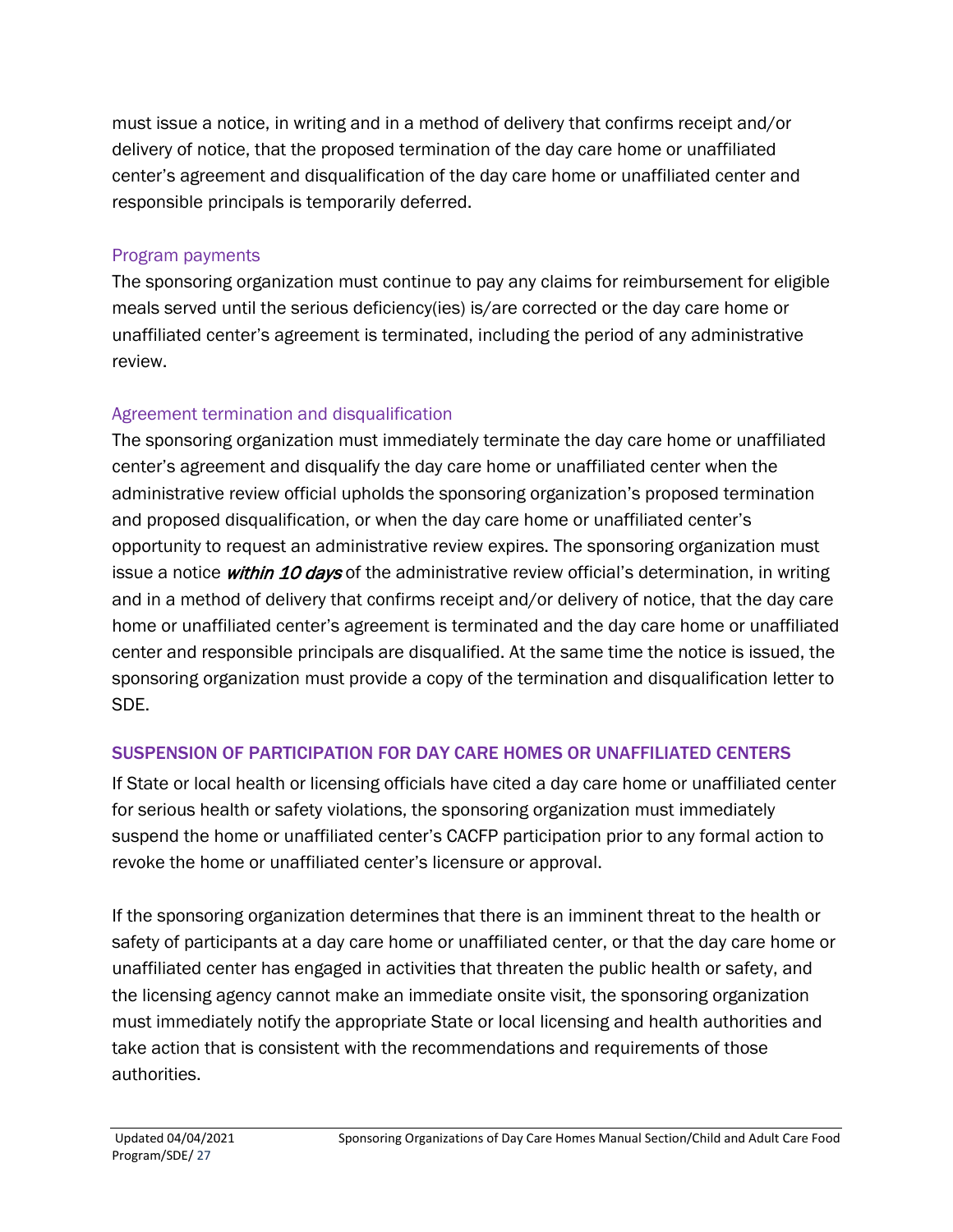An imminent threat to the health or safety of participants and engaging in activities that threaten the public health or safety constitute serious deficiencies; however, the sponsoring organization must use the procedures below to provide the day care home or unaffiliated center notice, in writing and in a method of delivery that confirms receipt and/or delivery of notice, of the suspension of participation, serious deficiency, and proposed termination of the day care home or unaffiliated center's agreement.

## Notice of suspension, serious deficiency, and proposed termination

The sponsoring organization must notify the day care home or unaffiliated center within 10 days of the determination of imminent threat to health or safety that its participation has been suspended, that the day care home or unaffiliated center has been determined seriously deficient, and that the sponsoring organization proposes to terminate the day care home or unaffiliated center's agreement for cause, and must provide a copy of the notice to SDE. The sponsoring organization may determine who in their organization has the authority to sign this notice. The notice must:

- 1. Specify the serious deficiency(ies) found and the day care home or unaffiliated center's opportunity for an administrative review (appeal) of the proposed termination in accordance with 7 CFR 226.6(l);
- 2. State that participation (including all CACFP payments) will remain suspended until the administrative review is concluded;
- 3. Inform the day care home or unaffiliated center that if the administrative review official overturns the suspension, the day care home or unaffiliated center may claim reimbursement for eligible meals served during the suspension;
- 4. Inform the day care home or unaffiliated center that termination of the day care home or unaffiliated center's agreement will result in the placement of the day care home on the National disqualified list and the unaffiliated center on the Idaho disqualified list; and
- 5. State that if the day care home or unaffiliated center seeks to voluntarily terminate its agreement after receiving the notice of proposed termination, the day care home or unaffiliated center will still be terminated for cause and disqualified.

If an administrative review (appeal) is requested by the day care home or unaffiliated center, the sponsoring organization and the administrative (appeal) official must follow the sponsoring organization's Administrative Review (Appeal) Procedures. If the administrative review (appeal) official overturns the sponsoring organization's proposed actions to terminate the day care home or unaffiliated center's agreement and disqualification of the day care home or unaffiliated center and responsible principals, the sponsoring organization must issue a notice in writing and in a method of delivery that confirms receipt and/or delivery of notice, that the serious deficiency, suspension, proposed termination of the day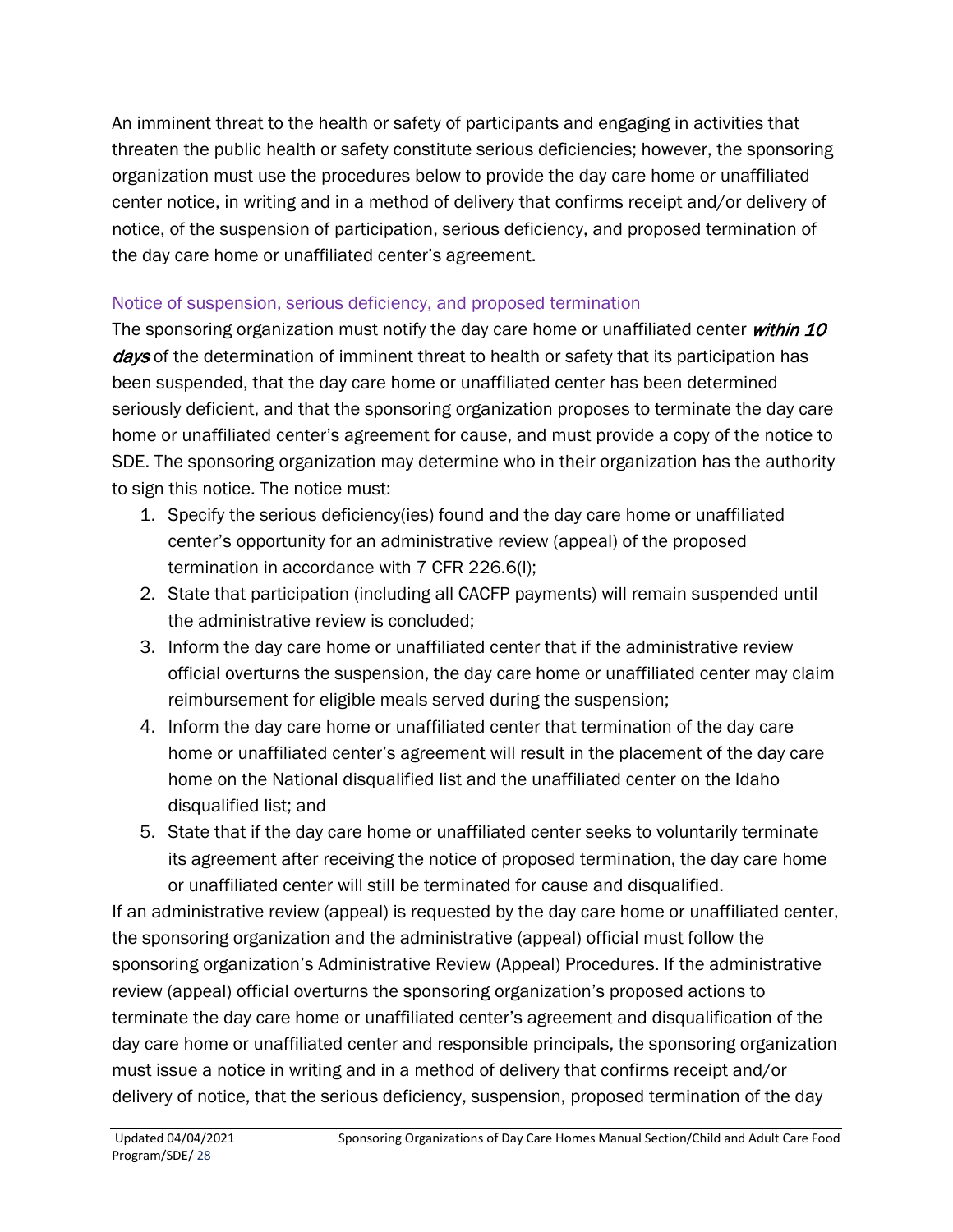care home or unaffiliated center's agreement and disqualification of the day care home or unaffiliated center and responsible principals is temporarily deferred. The sponsoring organization must provide a copy of the notice to SDE.

## Agreement termination and disqualification

The sponsoring organization must immediately terminate the day care home or unaffiliated center's agreement and disqualify the day care home or unaffiliated center when the administrative review official upholds the sponsoring organization's proposed termination, or when the day care home or unaffiliated center's opportunity to request an administrative review expires. The sponsoring organization must issue a notice *within 10 days* of the administrative review official's determination, in writing and in a method of delivery that confirms receipt and/or delivery of notice, that the day care home or unaffiliated center's agreement is terminated and the day care home or unaffiliated center and responsible principals are disqualified. The sponsoring organization may determine who in their organization has the authority to sign this notice.

## Program payments

A sponsoring organization is prohibited from making any CACFP payments to a day care home or unaffiliated center that has been suspended until any administrative review of the proposed termination is completed. If the suspended day care home or unaffiliated center prevails in the administrative review of the proposed termination, the sponsoring organization must reimburse the day care home or unaffiliated center for eligible meals served during the suspension period.

# REMOVAL FROM THE NATIONAL DISQUALIFIED LIST

Day care home providers or Institutions sponsored by SDE, terminated and disqualified through the serious deficient or suspension process will be placed on the National disqualified list. While on the list, the provider or Institution will not be able to participate in the CACFP as a day care home provider or Institution. In addition, they will not be able to serve as a principal (hold a management position or be an officer) in any CACFP Institution or facility.

According to 7 CFR 226.6(c) (7) (vi), once included on the National disqualified list, a day care home provider or Institution will remain on the list until the state agency determines that the serious deficiency (ies) that led to his/her placement on the list has(ve) been corrected, or until 7 years have elapsed since the home or Institution's agreement was terminated for cause. However, if the day care home provider or Institution has failed to repay debt owed under the program, they will remain on the list until the debt has been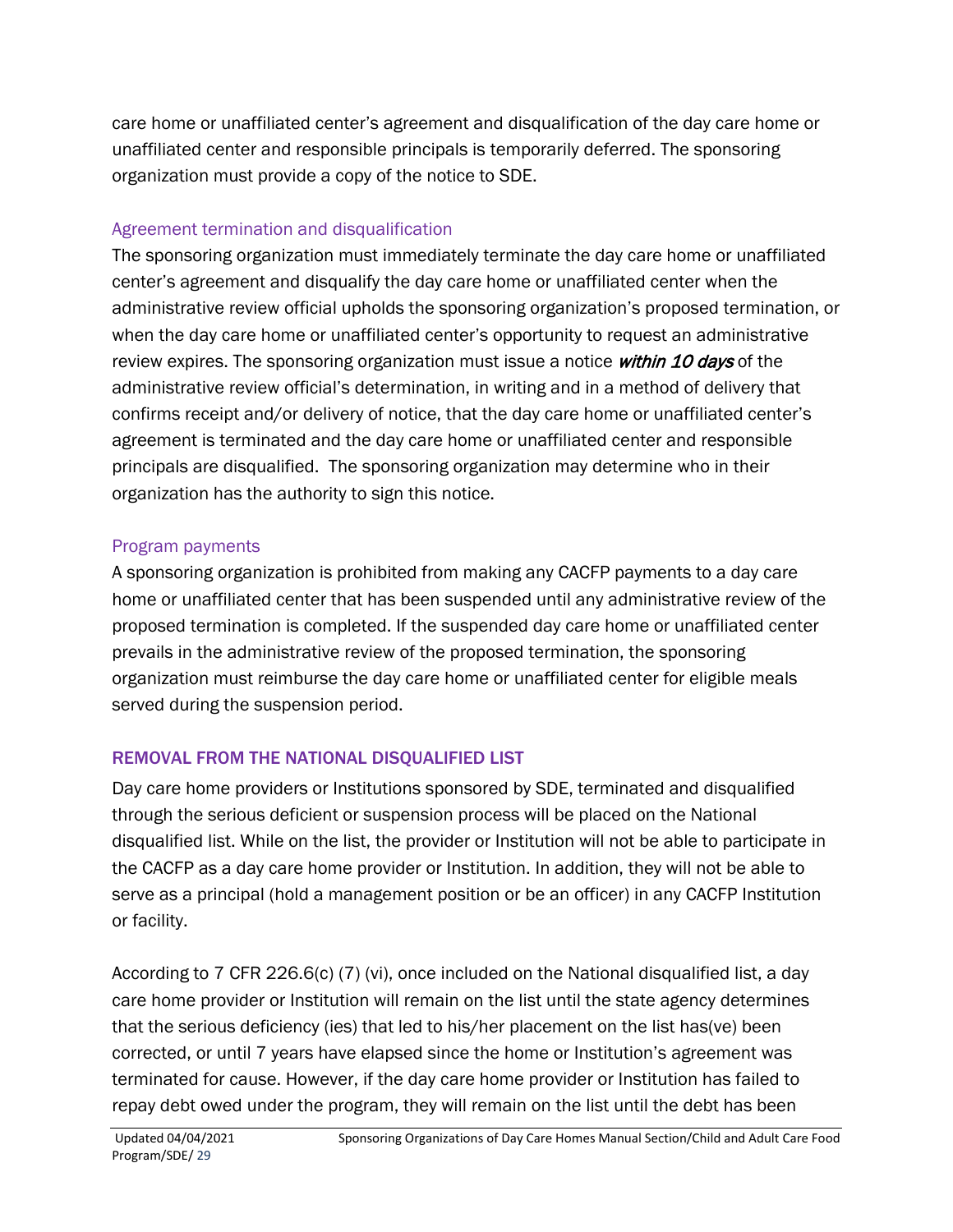repaid.

SDE can access the National disqualified list via the Internet. Prior to signing an agreement with a day care home provider, unaffiliated center or other responsible principals, the sponsoring organization must submit a complete provider or site application to SDE for approval in MyIdahoCNP. The state agency will check the National disqualified list prior to approving the provider or site application. Sponsoring organizations are prohibited from entering into an agreement with any day care home or unaffiliated center that has been terminated and disqualified and subsequently placed on the National disqualified list.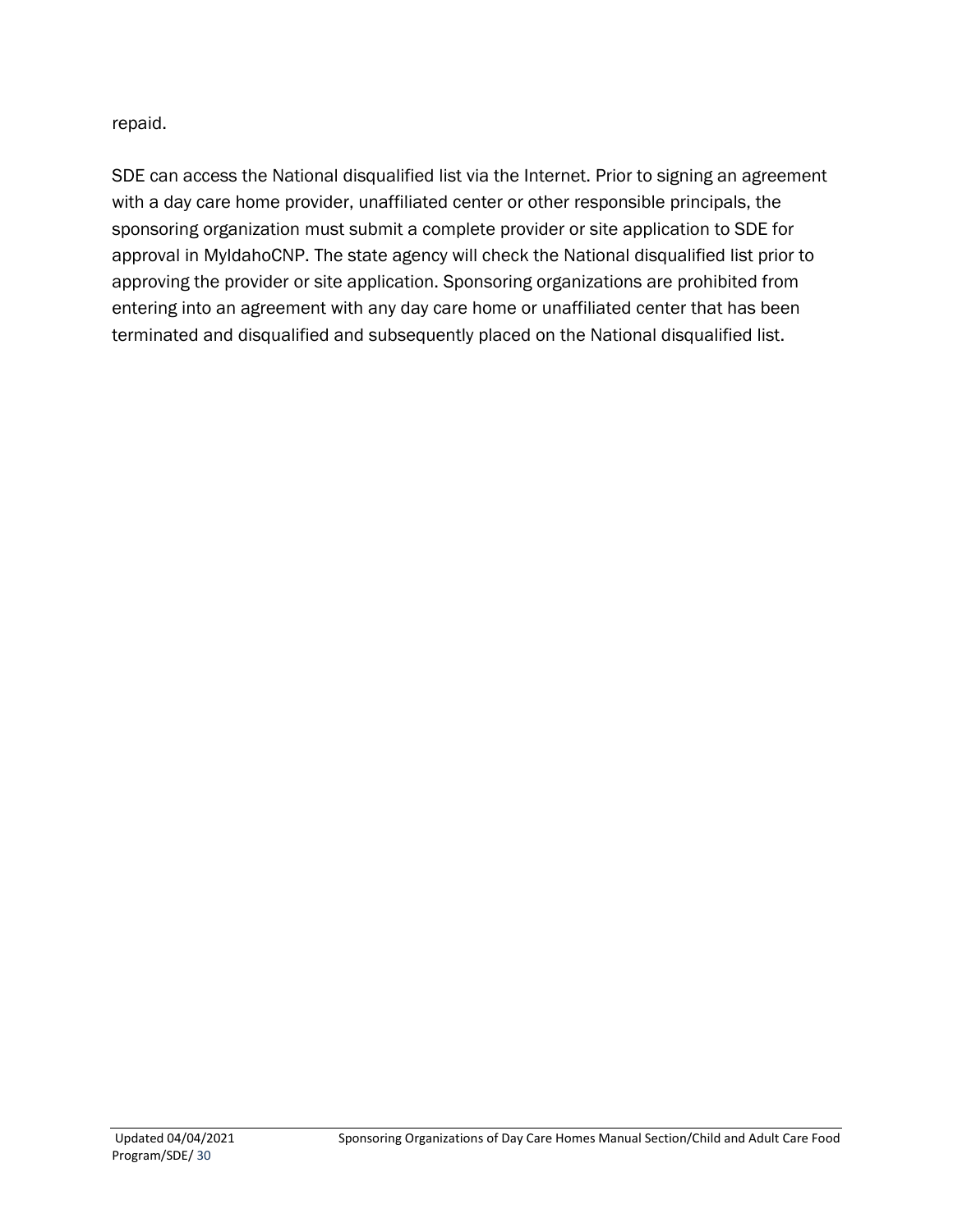# <span id="page-30-0"></span>Administrative Review Procedures (Appeal Process)

SDE must ensure that, when a sponsoring organization proposes to terminate its CACFP agreement with a day care home or unaffiliated center for cause, the day care home or unaffiliated center is provided an opportunity for an administrative review (appeal) of the proposed termination. SDE requires the sponsoring organization to offer an administrative review.

SDE requires that each sponsoring organization develop administrative review (appeal) procedures for offering and providing the administrative review. The procedures must include that the administrative review (appeal) official is an impartial and independent person not involved in the decision to terminate the day care home or unaffiliated center's agreement to participate in CACFP. The sponsoring organization administrative reviews procedures must include the actions below.

## ACTIONS SUBJECT TO ADMINISTRATIVE REVIEW (APPEAL)

The sponsoring organization must offer an administrative review to a day care home or unaffiliated center that appeals a notice of intent to terminate their agreement for cause or a suspension of their participation (see 7 CFR 226.16(l) (3) (iii) and (l) (4) (ii)).

## ACTIONS NOT SUBJECT TO ADMINISTRATIVE REVIEW (APPEAL)

Neither SDE nor the sponsoring organization is required to offer an administrative review for reasons other than those listed above.

#### PROVISION OF ADMINISTRATIVE REVIEW (APPEAL) PROCEDURES TO DAY CARE HOMES OR UNAFFILIATED CENTERS

The administrative review procedures must be provided:

- 1. Annually to all day care homes and unaffiliated centers;
- 2. To a day care home or unaffiliated center when the sponsoring organization takes any action subject to an administrative review; and
- *3.* Any other time upon request.

## ADMINISTRATIVE REVIEW PROCEDURES (APPEAL)

The sponsoring organization must follow the following procedures when a family day care home or unaffiliated center requests an administrative review of any action subject to administrative review (appeal):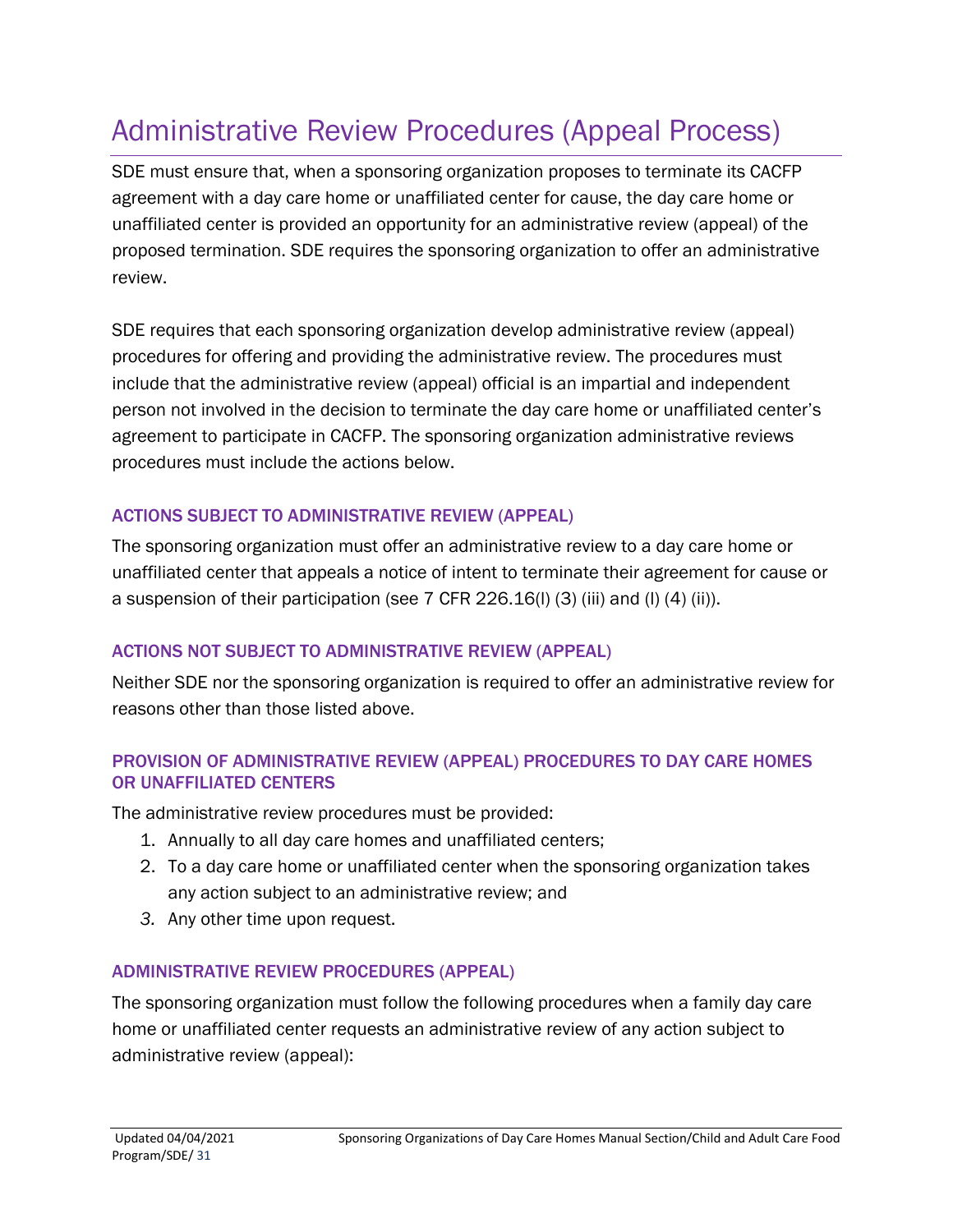#### Uniformity

The same procedures must apply to all day care homes or unaffiliated centers.

#### Representation

The day care home provider or unaffiliated center owner and any other responsible principals may retain legal counsel, or may be represented by another person.

#### Review of record and Opposition

The day care home or unaffiliated center may review the record on which the decision to propose termination or suspension was based and refute the action in writing within (*recommended 10 days*) of delivery receipt or date on notice. The administrative review official is not required to hold a hearing.

#### Administrative review (appeal) official.

The administrative review official must be independent and impartial. This means that, although the administrative review official may be an employee or board member of the sponsoring organization, he/she must not have been involved in the action that is the subject of the administrative review or have a direct personal or financial interest in the outcome of the administrative review. The provider or unaffiliated center must be permitted to contact the hearing official directly if he or she so desires.

#### Basis for decision.

The administrative review (appeal) official must make a determination based solely on the information provided by the sponsoring organization, the day care home provider, or unaffiliated center owner and any responsible principals and responsible individuals, and based on Federal and State laws, regulations, policies, and procedures governing CACFP.

#### Time for issuing a decision.

The administrative review official must inform the sponsoring organization and the day care home or unaffiliated center owner and any responsible principals or responsible individuals in writing of the administrative review's outcome within *(recommended 20 days)* from the date the administrative review official received the day care home or unaffiliated center request for appeal and refute for the action. This timeframe is an administrative requirement for the sponsoring organization and may not be used as a basis for overturning the termination if a decision is not made within the specified timeframe.

#### Final decision.

The determination made by the administrative review (appeal) official is the final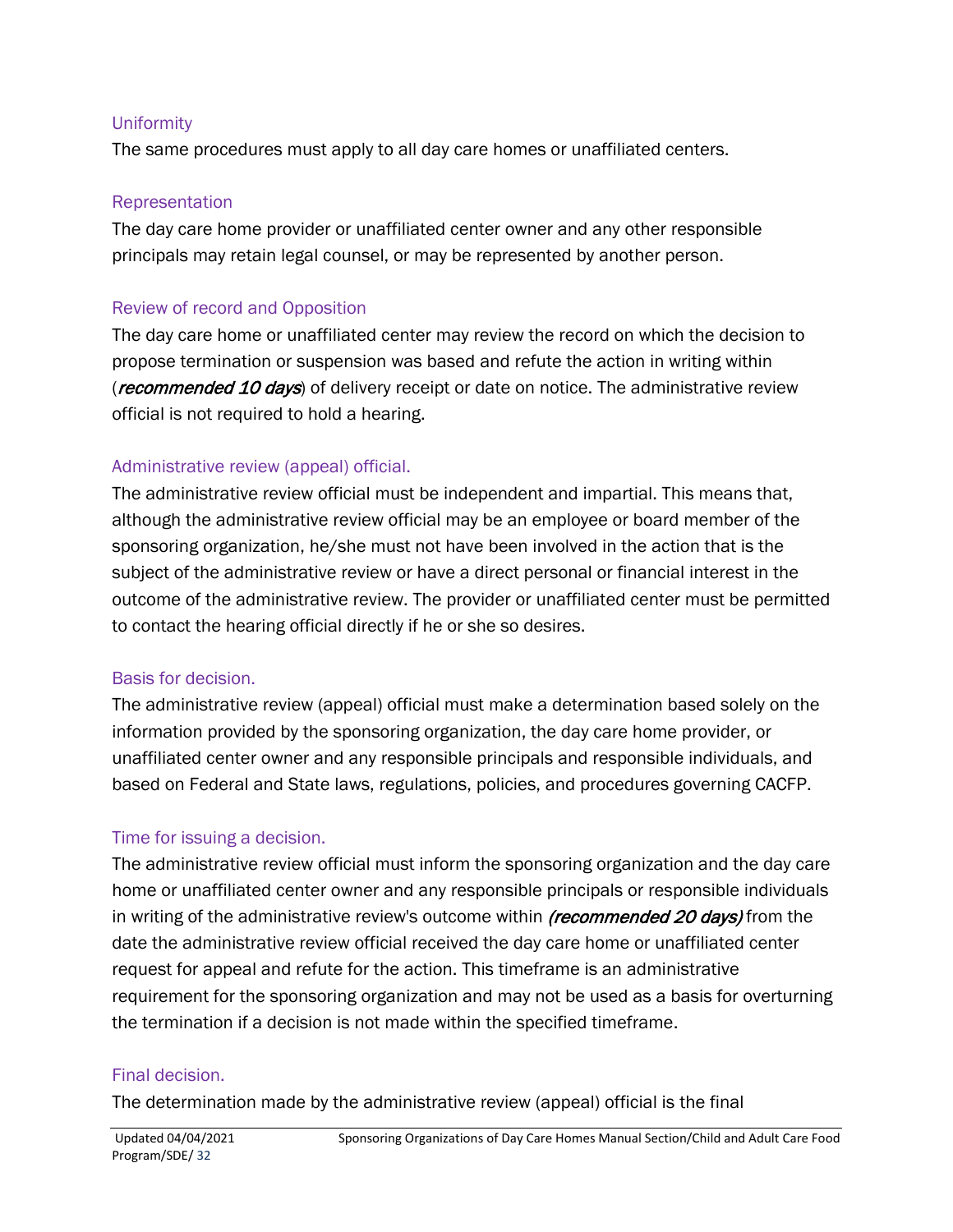administrative determination to be afforded the day care home provider or unaffiliated center owner and the responsible principals and responsible individuals per 7 CFR 226.6(k)(5)(x) and 226.6(l)(5)(vii).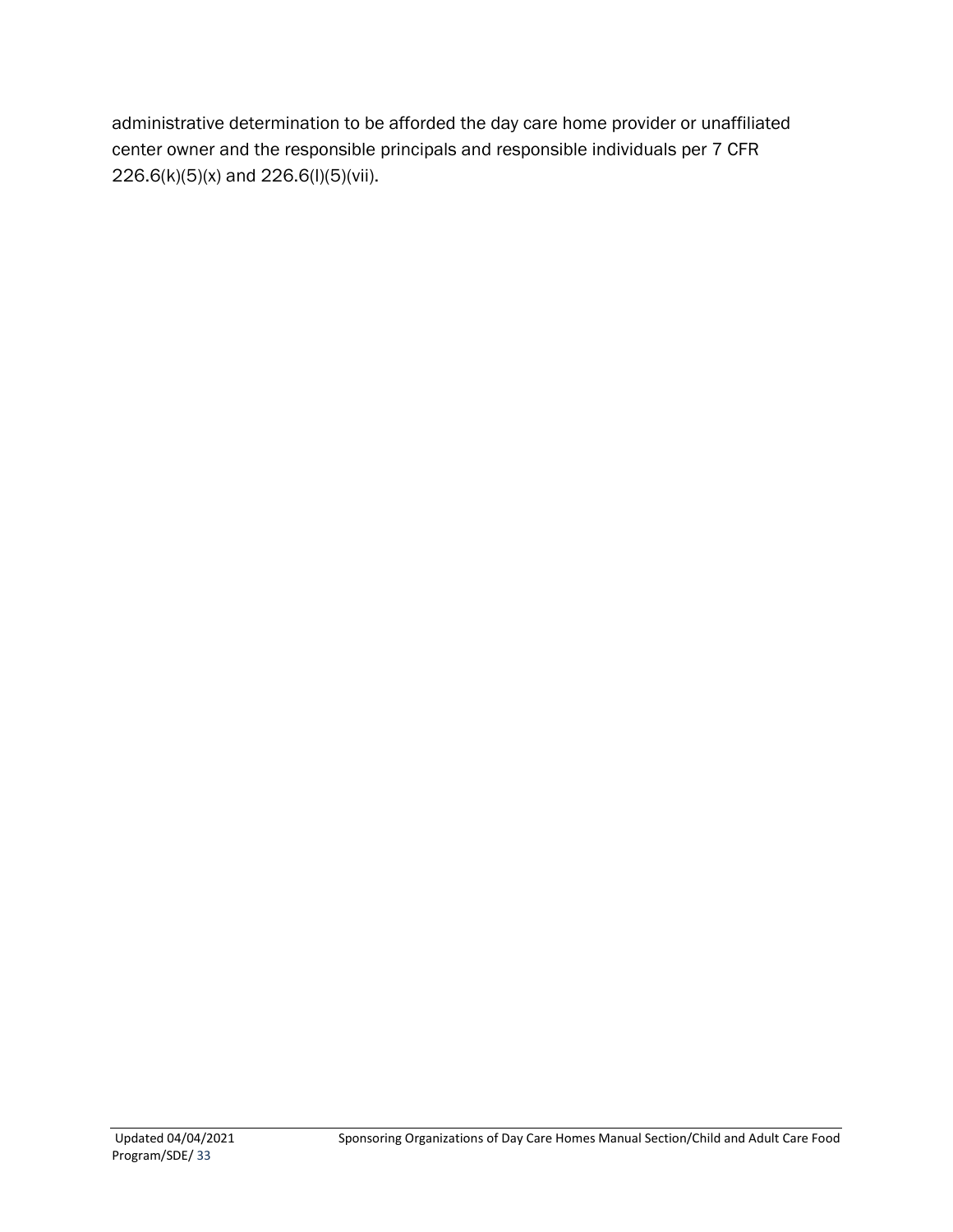# <span id="page-33-0"></span>Termination for Convenience Procedure

A sponsoring organization of unaffiliated centers or day care homes, center owner/director or day care home provider may terminate their agreement between a sponsoring organization and a day care home and unaffiliated center to participate in the Child and Adult Care Food Program (CACFP) for convenience.

Termination for convenience means termination of a day care home or unaffiliated center CACFP agreement by either the sponsoring organization or the day care home provider or center owner/director, due to considerations unrelated to either party's performance of CACFP responsibilities under the agreement. Termination for convenience is not an appealable action.

- 1. Sponsoring organization's reason for termination for convenience:
	- a) Financial Viability-It is no longer economically feasible for a sponsoring organization to provide services to a remote geographical area.
- 2. Day care home provider's or unaffiliated center's reasons for termination for convenience:
	- a) Personal or financial; or
	- b) Transfer to new sponsoring organization-subject to transfer limit.

When terminating for convenience:

- 1. The sponsoring organization agrees in their CACFP agreement to give the day care home provider or unaffiliated center at least 30 days prior written notice of cancellation actions specifying when said actions shall take place.
- 2. The day care home provider or unaffiliated center agrees in their CACFP agreement to give the sponsoring organization at least two weeks prior written notice of withdrawal or transfer from the CACFP specifying when said actions shall take place and last claim the facility will submit to the sponsoring organization.

## SPONSORING ORGANIZATION PROCEDURE FOR TERMINATING FOR CONVENIENCE

The process below must be followed in order for a sponsoring organization to terminate a day care home provider's or unaffiliated center's CACFP agreement and participation in CACFP for convenience.

- 1. Submit a written notice to the SDE of intent to terminate the day care home provider or unaffiliated center for convenience at least 60 days prior to the planned termination date. The written notice must include:
	- a) Day care home provider's or unaffiliated center's name;
	- b) Reason for termination (financial viability) and supporting documentation;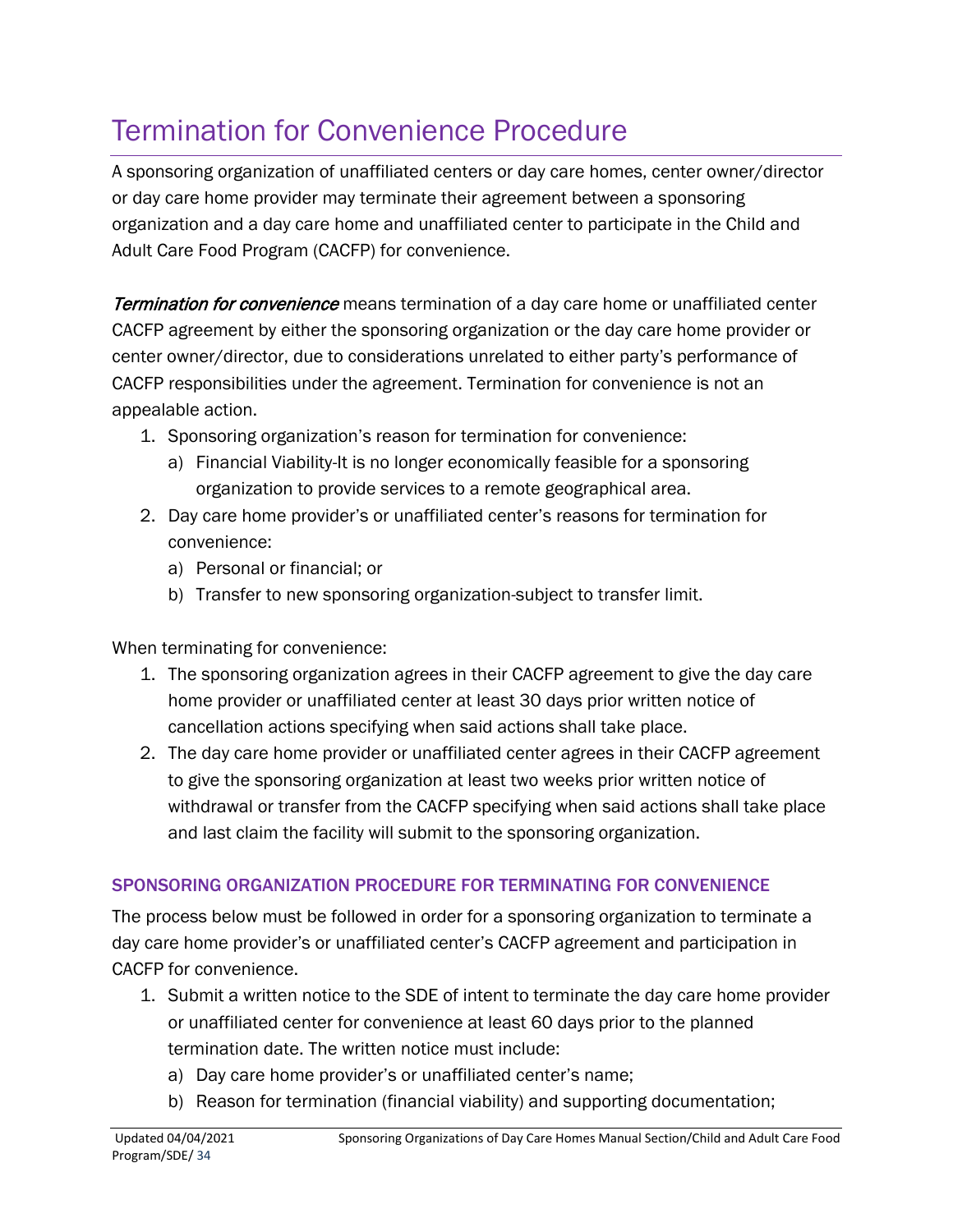- c) Day care home provider's or unaffiliated center's last three monitoring visit reports; and
- d) Date the sponsoring organization's plans to terminate the agreement and last claim submitted for the facility.
- 2. SDE will review the notice and supporting documentation and either approve or deny the request in writing to the sponsoring organization within 15 days.
- 3. If the notice to terminate for convenience is approved, the sponsoring organization must send a 30 days prior written notice to the day care home provider or unaffiliated center of cancelation actions of their agreement for convenience. The notice must specify when this action will take place.
- 4. If the notice to terminate for convenience is denied, the sponsoring organization may not continue actions to terminate the day care home provider or unaffiliated center for convenience.

#### DAY CARE HOME PROVIDER'S OR UNAFFILIATED CENTER'S PROCEDURE FOR TERMINATING FOR CONVENIENCE

The process below must be followed in order for a day care home provider or unaffiliated center to terminate their CACFP agreement and participation in CACFP for convenience with their sponsoring organization:

- 1. Submit two weeks' notice to the sponsoring organization of cancelation actions of their CACFP agreement for convenience. The written notice must include:
	- a) Day care home provider's or unaffiliated center's name;
	- b) Reason for termination; and
	- c) Last date of operation in CACFP and last claim submitted or to be submitted to the sponsoring organization.
- 2. The sponsoring organization will review the notice and verify the day care home provider or unaffiliated center is not seriously deficient and is in good standing.
- 3. If the day care home provider or unaffiliated center is in good standing, the sponsoring organization must accept the notice and send a copy to SDE.
- 4. If the day care home provider or unaffiliated center is seriously deficient, the sponsoring organization must continue the serious deficiency process and propose to disqualify the day care home provider or unaffiliated center from future CACFP participation. If disqualified, the day care home provider will be placed on the National disqualified list, and the unaffiliated center and responsible principals will be placed on Idaho's disqualified list.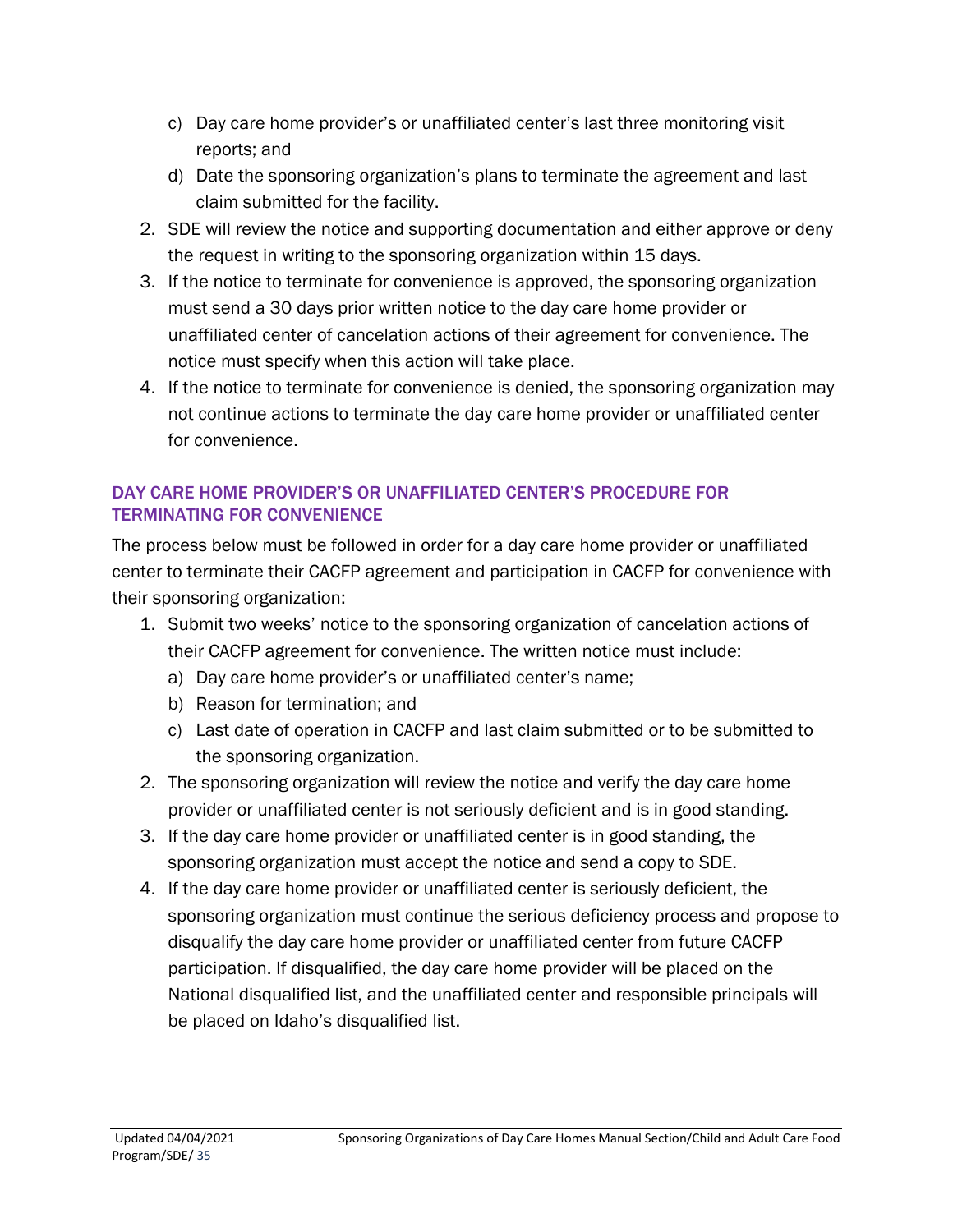#### TRANSFER POLICY FOR FAMILY DAY CARE HOMES, INDEPENDENT CENTERS OR UNAFFILIATED CENTERS

The procedure involves the transfer of either:

- 1. A family day care home provider or unaffiliated center from one sponsoring organization to another;
- 2. An independent center sponsored by SDE to an unaffiliated center sponsored by a sponsoring organization; or
- 3. An unaffiliated center sponsored by a sponsoring organization to an independent center sponsored by SDE.

A family day care home, unaffiliated center or independent center may transfer from one sponsor to another without a break in service if the following transfer procedure is followed.

- 1. A family day care home, unaffiliated center or independent center may change sponsorship only once in a 12 month period. An exception may apply if a sponsoring organization agreement with SDE is terminated for cause or convenience.
- 2. A family day care home, unaffiliated center or independent center may not be enrolled with two different sponsoring organizations or SDE and a sponsoring organization in the same month. A family day care home, unaffiliated center or independent center cannot receive a partial payment from two different sponsoring organizations or from SDE and a sponsoring organization for the same month.
- 3. A family day care home, unaffiliated center or independent center needs to notify their current sponsoring organization or SDE at least two weeks in advance if they wish to transfer. The receiving sponsoring organization or SDE must confirm that a family day care home, unaffiliated center or independent center is in good standing with the current sponsoring organization or SDE before adding the transferred family day care home, unaffiliated center or independent center to their sponsorship. Sponsoring organizations only: Upon completion of the pre-approval visit by the new sponsoring organization, the name of the transferring provider or unaffiliated center must be submitted to the SDE.
- 4. The family day care home, unaffiliated center or independent center becomes eligible to participate and can be reimbursed on the CACFP with the new sponsoring organization or SDE on the date the family day care home, unaffiliated center or independent center is approved by the SDE in MyIdahoCNP site/provider application.
- 5. The CACFP meal reimbursement is paid at the same rate for all sponsoring organizations and SDE. All sponsoring organizations and SDE will require the family day care home, unaffiliated center or independent center to attend training.
- 6. All sponsoring organizations and SDE will require the family day care home, unaffiliated center or independent center to maintain daily menu, meal counts, and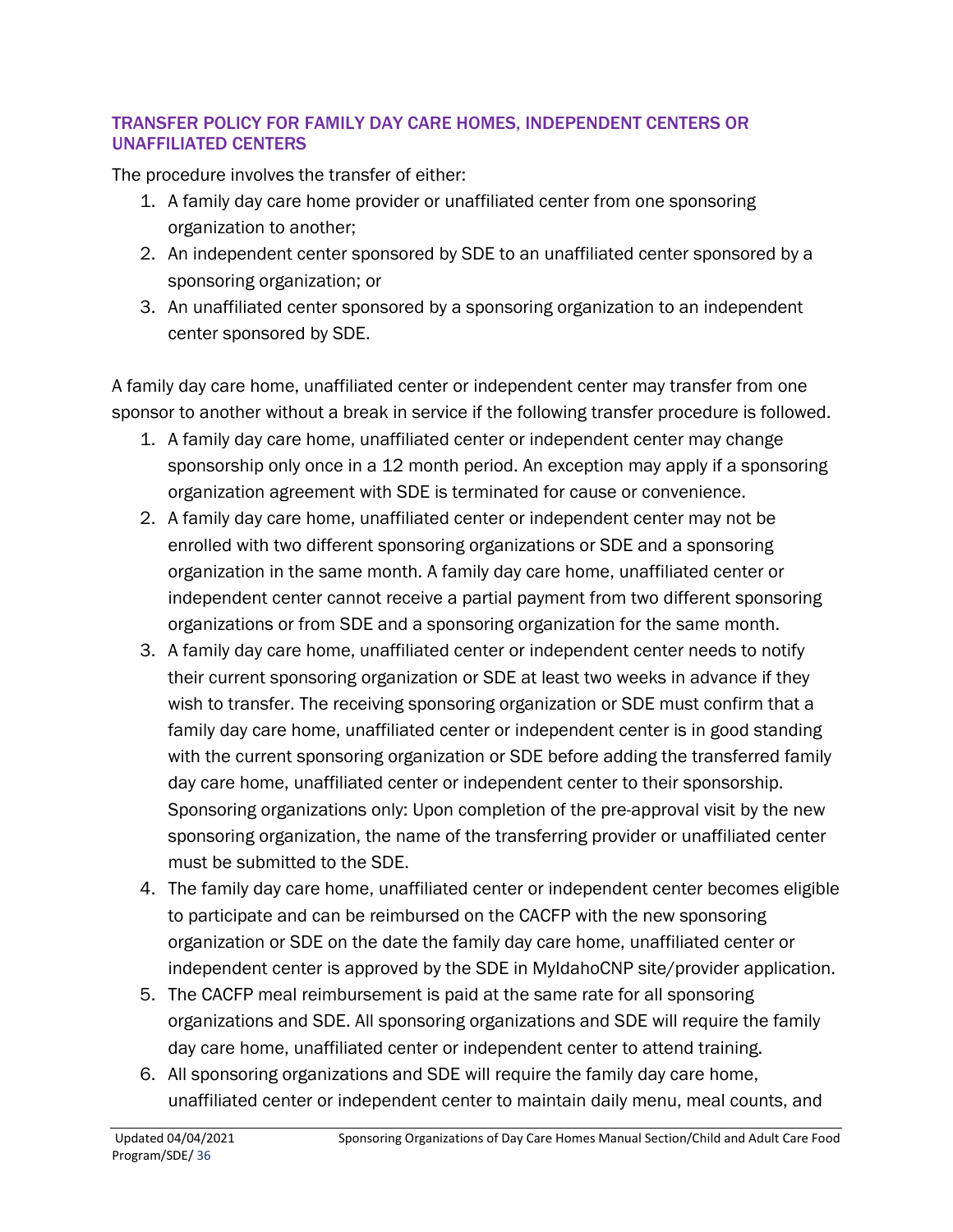enrollment and attendance records. In addition, the sponsoring organization and SDE will make meal disallowances when records are not current or accurate.

7. All sponsoring organizations must disburse meal reimbursement to facilities within 5 working days of receipt from the SDE.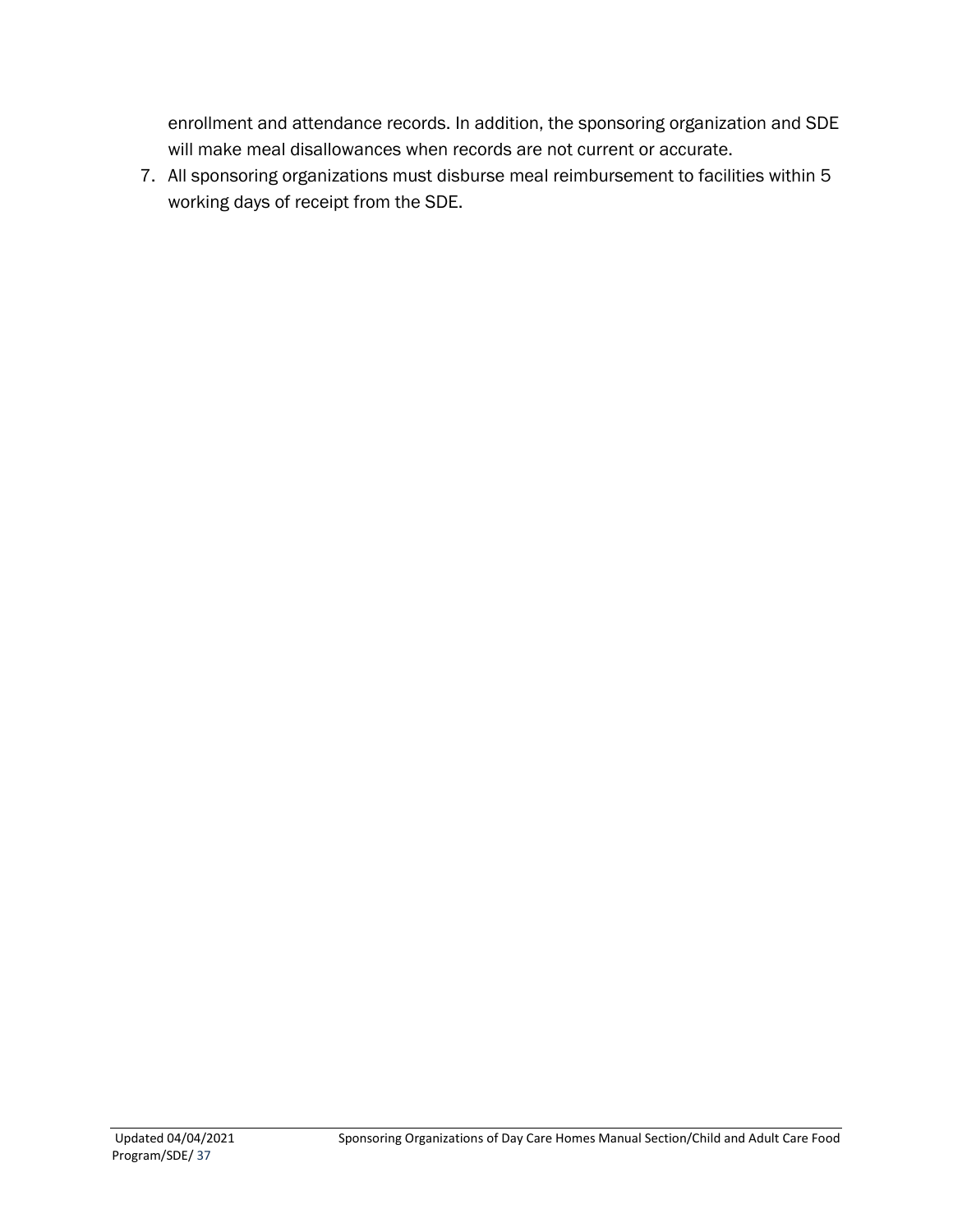# <span id="page-37-0"></span>Day Care Home Provisions

A day care home is an organized nonresidential child care program for children enrolled in a private home, licensed or approved as a family or group day care home. Day care homes participating in CACFP shall operate under the auspices of a public or private nonprofit sponsoring organization.

## **LICENSING**

Day care homes shall have current Federal, State or local licensing or approval to provide day care services to children. Day care home providers must enter into a signed agreement with the sponsoring organization that includes the provider's full name, mailing address, and date of birth. Day care homes which are complying with applicable procedures to renew licensing or approval may participate in CACFP during the renewal process, unless SDE has information which indicates that renewal will be denied. If licensing is not available, a day care home may participate in CACFP if:

- 1. It receives title XX funds for providing child care; or
- 2. It demonstrates compliance with CACFP child care standards.

## Licensing Assistance

Tier I day care homes which cannot obtain their license because they lack the funding to comply with licensing standards may request a total limit per home of \$300 in administrative funds from a sponsoring organization to assist them in obtaining their license. Day care homes that, at the option of their sponsoring organization, receive the one time administrative funds for licensing related expenses must complete documentation requested by their sponsor as described in 7 CFR 226.16(k) prior to receiving any funds.

## REIMBURSABLE MEALS AND SNACKS

Each day care home participating in CACFP shall serve and claim the meal types specified in its approved provider application in MyIdahoCNP. The meals served must be in accordance with the meal pattern requirements specified in 7 CFR 226.20.

A day care home must serve one or more of the following meal types—breakfast, lunch, supper, and snack. Reimbursement may not be claimed for more than two meals and one snack, or one meal and two snacks, provided daily to each child. In addition, reimbursement may not be claimed for meals served to children who are not enrolled, or for meals served at any one time to children in excess of the home's authorized capacity or for meals served to providers' children who are not eligible for free or reduced-price meals. Finally, meals shall be served at no separate charge to enrolled children.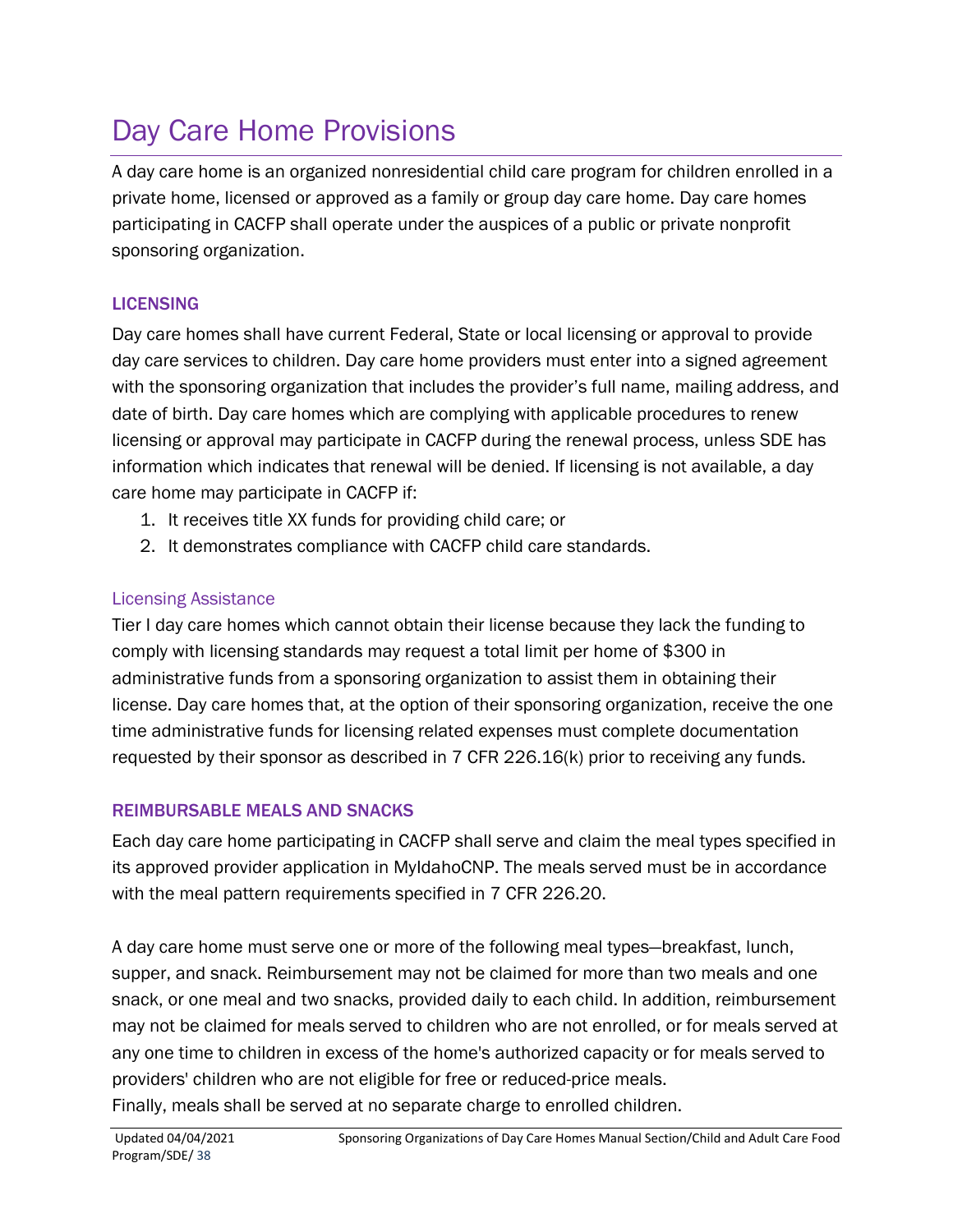#### ELIGIBILITY TO CLAIM PROVIDERS OWN CHILDREN

Payment may be made for meals served to the provider's own children only when:

- 1. Provider's children are enrolled and participating in the child care program during the time of the meal service;
- 2. Enrolled nonresident children are present and participating in the child care program; and
- 3. Provider's children are eligible to receive free or reduced-price meals.

## ENROLLMENT AND TIER II PARTICIPANT ELIGIBILITY RECORDS

Each day care home must maintain on file documentation of each child's enrollment. Such documentation of enrollment must be updated annually, signed and dated by a parent or legal guardian, and include information on each child's normal days and hours of care and the meals normally received while in care.

Each Tier II day care homes may elect to have the sponsoring organization identify enrolled children who are eligible for free or reduced price meals. The income eligibility forms used to determine the eligibility of enrolled children in tier II day care homes must be maintained by the sponsoring organization.

## ATTENDANCE RECORDS

Day care homes must maintain daily records of the number of children in attendance in the day care home. Idaho's licensing agency requires all day care homes to maintain daily time in and out attendance records for each enrolled child. SDE and sponsoring organizations will use this documentation to verify claims monthly.

#### DAILY MEAL COUNT RECORDS

Daily records of the number of meals, by meal type (breakfast, lunch, supper, and snacks), served to each enrolled participant by name, must be maintained and submitted each month to the sponsoring organization.

## MENU RECORDS

Menu records shall be maintained to document compliance with the CACFP meal pattern as specified in 7 CFR 226.20 and the Meal Pattern Requirement section of this manual. Please see the Meal Planning and Menu Record Requirement section of this manual for more information on how to complete menus and maintain menu records.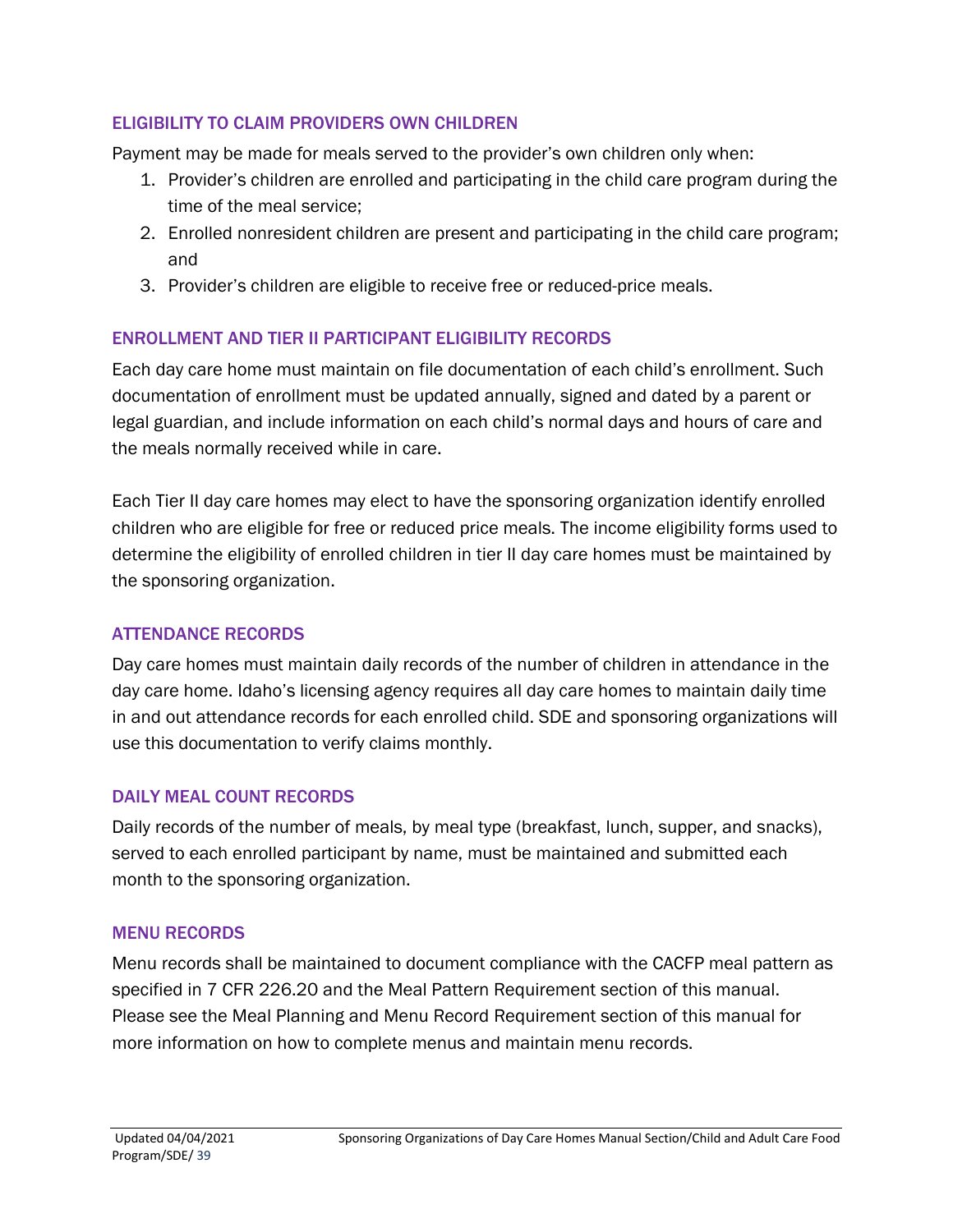#### OPERATING COSTS

SDE does not require facilities or sponsoring organizations to maintain documentation of home operating costs. In addition, SDE does not require facilities sponsored by sponsoring organizations to submit budgets to their sponsoring organization.

#### PROCUREMENT RECORDS

SDE does not require facilities to document procurement practices and submit such documentation to their sponsoring organization.

#### TRAINING REQUIREMENTS

The sponsoring organization must provide training and technical assistance to new and renewing day care home providers. In turn, the day care home provider must provide CACFP training prior to the home's participation in CACFP, and at least annually thereafter to any staff they may hire that is involved with CACFP operations and record keeping and that did not attend the sponsoring organization training.

#### MINIMUM TRAINING REQUIREMENTS ESTABLISHED BY SDE:

- 1. Meal pattern requirements for the ages of participants;
- 2. Serving sizes for the different age groups;
- 3. How to serve meals to participants;
- 4. How and when to take meal counts;
- 5. How and when to record attendance;
- 6. Menu planning;
- 7. Meal service styles (family or served);
- 8. Sanitation and kitchen safety requirements;
- 9. Civil Rights requirements;
- 10.Accommodating children with special dietary needs; and
- 11.Training requirements.

#### DAY CARE HOMES WITH INFANTS IN CARE, THE FOLLOWING ARE REQUIRED TRAINING TOPICS:

- 1. Infant Feeding Benefit Notification Form;
- 2. Meal pattern requirements for infants;
- 3. Recording daily menu requirements for infants;
- 4. How and when to record meal count for infants; and
- 5. Creditable foods in infant meals.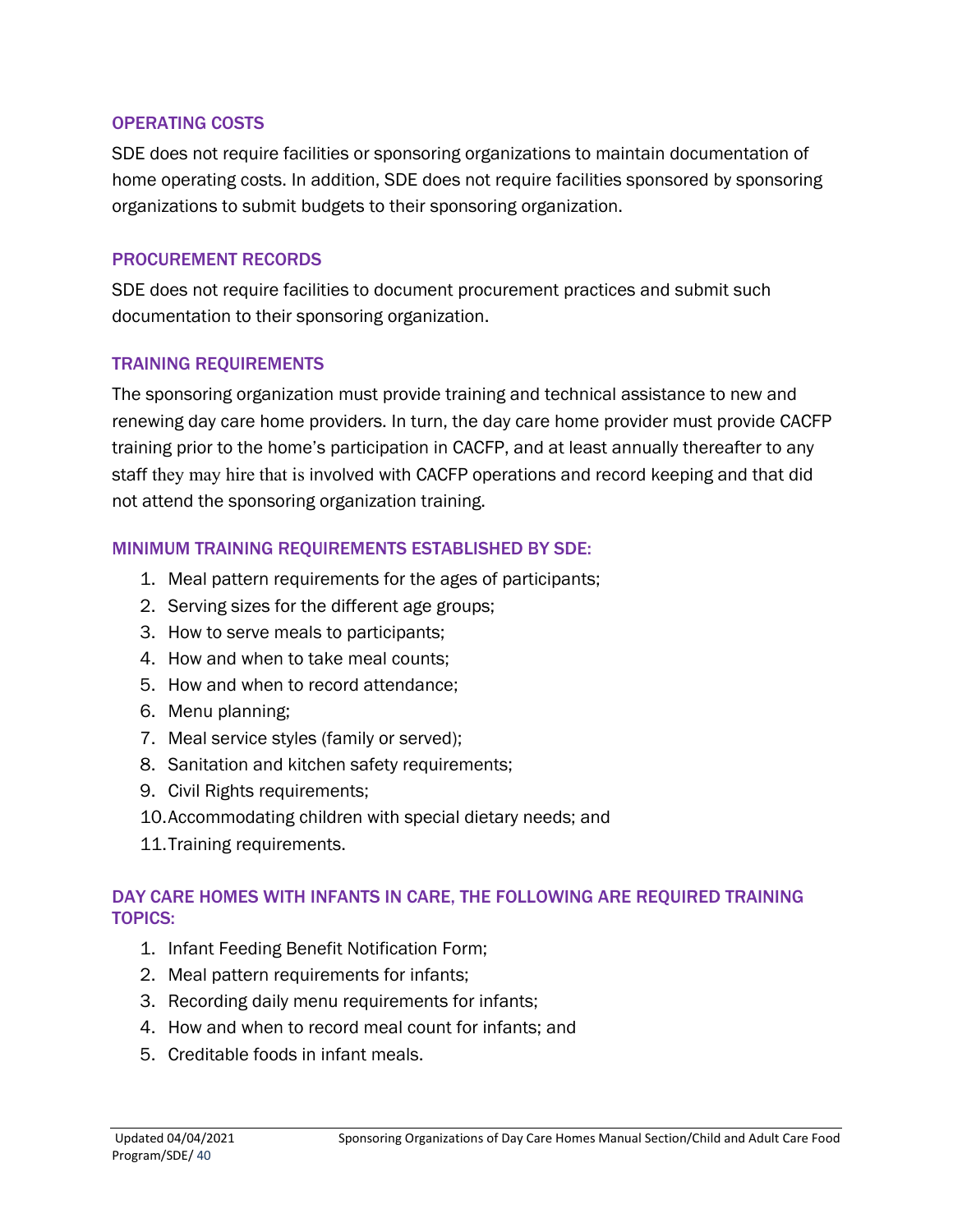#### RECOMMENDED TRAINING TOPICS FOR CACFP STAFF INCLUDES:

- 1. Encouraging healthy eating habits;
- 2. How to incorporate more whole grain foods, vegetables and fruits into menus;
- 3. Ways to encourage participant milk consumption; and
- 4. Developmentally appropriate physical activities for young children.

#### TRAINING DOCUMENTATION

All training must be documented with the following:

- 1. The date, time, and location of training;
- 2. The name of the trainer;
- 3. The topics covered;
- 4. The names, positions and signatures of staff in attendance; and
- 5. The training material(s) used.

Day care homes may use the SDE CACFP Staff Training Form to document staff training or one provided by their sponsoring organization.

SDE encourages facilities to train staff more frequently than annually or on an ongoing basis. SDE periodically issues new or revised policy through memoranda that may require additional training of the facility staff throughout the year.

#### TRAINING HOME'S NEW STAFF

In addition to annual training, all facilities must have a procedure for training new staff on CACFP and Civil Rights requirements soon after they are hired and before they take responsibility for their CACFP duties. To provide adequate back-up if available, more than one staff person should be thoroughly trained in each CACFP function.

#### RECORDKEEPING REQUIREMENTS

Each day care home shall comply with the recordkeeping requirements established in 7 CFR 226.10(d) and in this section. Failure to maintain such records shall be grounds for the denial of reimbursement. SDE and sponsoring organizations require facilities to maintain records for three years plus the current program year. SDE allows facilities to maintain records either in hard copy or electronically. The records must be legible and available to SDE during CACFP reviews.